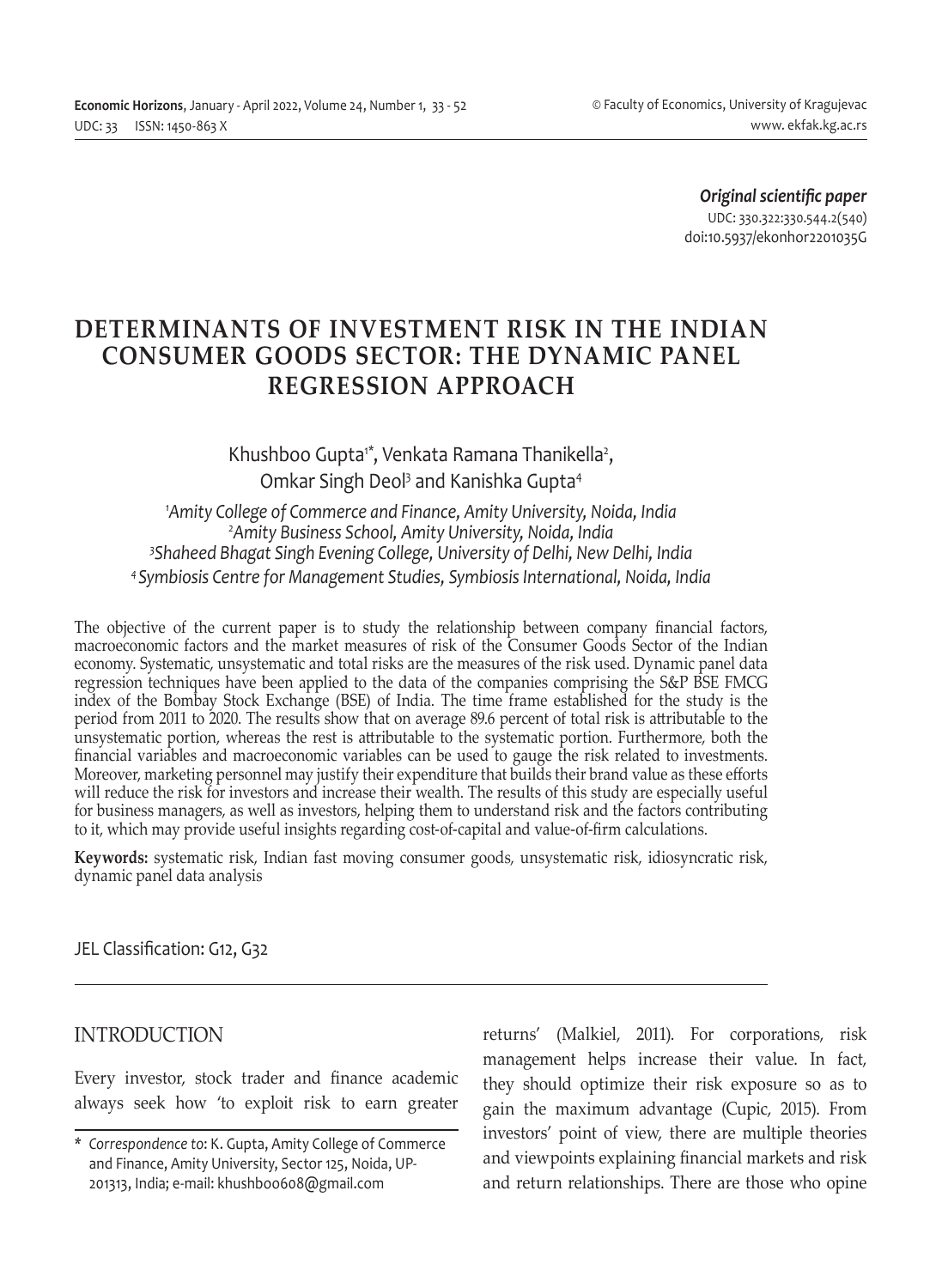that nobody can beat the market, as markets move in a random fashion. So, nobody can predict market movements and make money. They are called random walk theorists (Malkiel, 2011). Yet, there are many stories of people making unfathomable amounts of money through stock markets, which has led to the development of many other theories suggesting the ways to beat the market. The common ground of the largest number of theories implies that, in order for a man to be able to make money on stock markets, they have to make predictions about the future movements of prices. For this purpose, investors have to consider various pieces of information in order to make their estimations. Generally, long-term investors study companies' fundamentals as opposed to the day traders who are focused on stock price movements (technical information). Furthermore, Indian stock markets have mostly been shown to be of a weak form of efficiency (Mishra, 2009; Gupta & Sankalp, 2017). This also reveals the fact that fundamental financial information can be used to make decisions on Indian stock markets.

Many theories have evolved over the years to help investors make predictions and stock market valuations. The most famous and the most followed theory of stock markets is 'Modern Portfolio Theory', according to which diversifying through creating a portfolio may enable an investor to reduce risk, simultaneously maintaining the same level of return (Malkiel, 2011). Not all risk, however, can be eliminated by simply increasing the number of investments. William Sharpe, John Lintner and Fisher Black analyzed the portion of risk that can be eliminated and the portion of risk that cannot. These analyses led to the creation of the Capital Asset Pricing Model (CAPM). The designated two types of risk are systematic risk (non-diversifiable), which is caused by the factors that affect all the firms on the market making stocks move in tandem with each other, on the one hand, and unsystematic (diversifiable) risk, which is caused by the factors peculiar to every company, such as the discovery of a new product or a workers' strike, on the other. CAPM suggested that investors should only focus on systematic risk and that they could increase their returns by undertaking more systematic risk (Bodie, Kane, Marcus & Mohanty, 2014). In the real world, however, decisions are not so made simply by being based on a single theory only. For example, the risk of bankruptcy might not be evident with just systematic risk, but the total risk must also be considered. Furthermore, there are studies (Gu & Kim, 2003; Kim, Kim & Gu, 2012) that showed that more than 85 percent of total risk was unsystematic and that it was illogical to ignore this portion. Also, empirical researchers have shown that markets are not as perfect and that investors' portfolios are not as diversified, either, as is assumed by CAPM (Levy, 1978; Merton, 1987). With this background in mind, the classification and measurement of risk provided by CAPM is used in the present study. Investors study the financial information of companies so as to gauge the expected performance of a particular company in the future in terms of the expected returns and risks. The focus of the present study is on the analysis of the relationship between companies' financial information and the risk measures provided by CAPM and used by statisticians.

An interesting aspect of the present study reflects in the fact that it is solely based on the companies belonging to the Indian Fast Moving Consumer Goods (FMCG) Sector. Hence the peculiar characteristics of this sector are also included, which makes the study more comprehensive. The products made by the FMCG companies are mostly consumer necessities. To ensure success, it becomes imperative for these companies to build their brand image on the market, which may increase their market share. Advertising plays a very important role in the FMCG Sector in that it improves the image of products and also builds the brand value. Branding and advertising are the business which each company's marketing department are in charge of. The marketing and finance functions are often at a crossroads, given the fact that advertising includes cash outflows without tangible returns, whereas the finance function is focused on companies' shareholders' wealth maximization, which may only happen if derived benefits are greater than the incurred costs. The present study seeks to align the objectives of the two departments by including the variables catering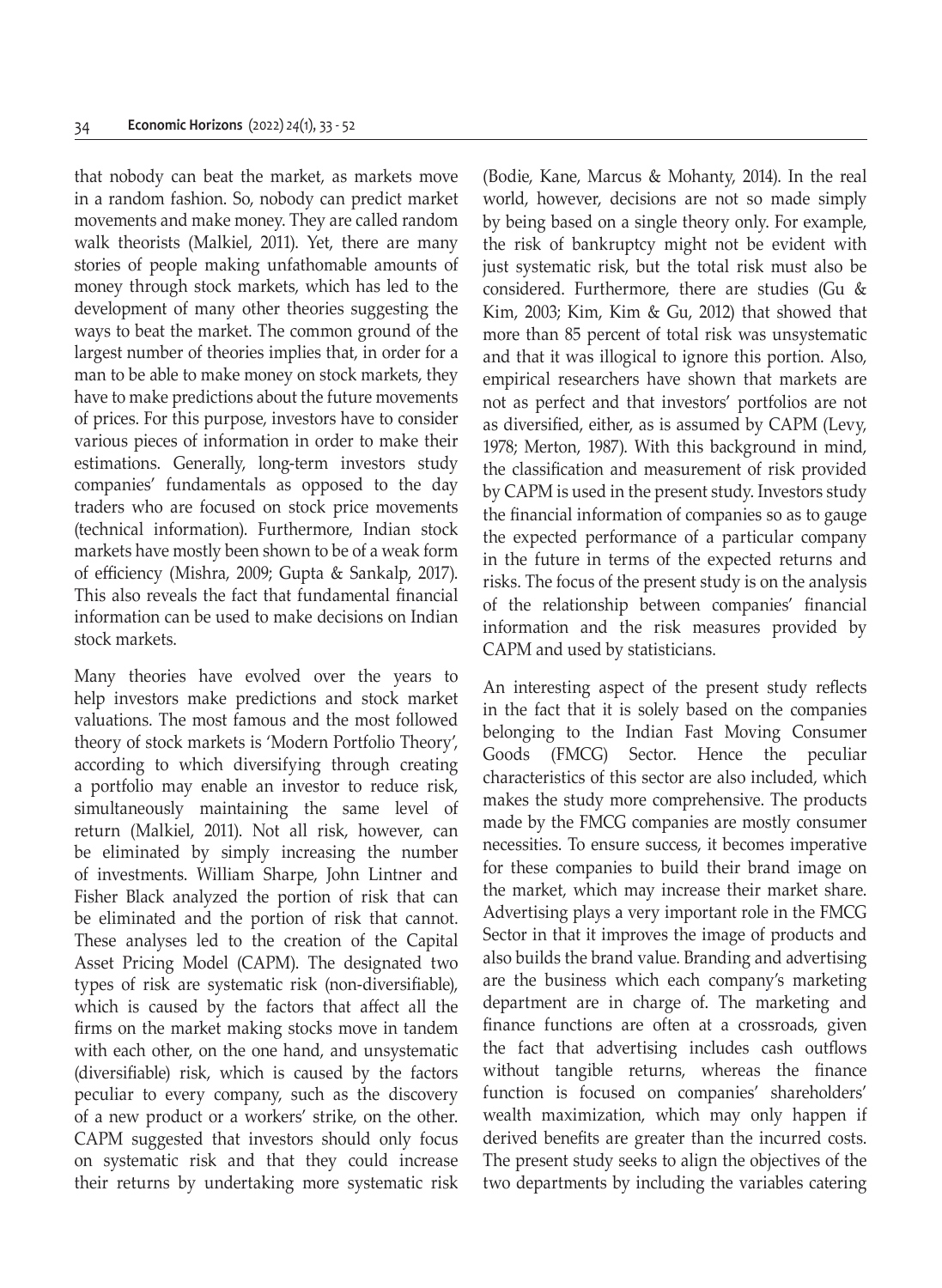to their respective objectives. The primary research questions for the study can be listed as follows:

- RQ1: Is the fundamental company-specific information relevant for investors in the Indian FMCG Sector?
- RQ2: Can accounting and macroeconomic information be used to gauge the risk related to the companies of the FMCG Sector?
- RQ3: Can the expenditures incurred by the marketing department be justified with respect to the company's shareholders' wealth maximization principle?

These questions are answered in the present study by finding the relationship between the companyspecific variables, the macroeconomic variables and the market-based measures of risk. This is done by using panel data regression. The paper is organized into the seven sections: Section 1 introduces the paper, Section 2 provides a review of the related literature, Section 3 briefs the research methodology used in the paper, Section 4 discusses the findings of the study, Section 5 presents the conclusions of the paper, Section 6 details the implications, and the last, Section 7, apprises of the limitations and the future scope of research.

## LITERATURE REVIEW

As discussed, the Capital Asset Pricing Model segregates total risk into systematic and unsystematic risks. CAPM suggests investors should only focus on the systematic portion as the unsystematic portion can be diversified. Hence, most prior studies have only been conducted with respect to systematic risk, whereas a very few of them have considered unsystematic or total risk. Based on CAPM, the literature review in the field of risk determinants was done and the same is presented as per the type of the risk studied.

## **Systematic risk**

Over the years, research in the area of systematic risk has taken multiple financial variables into account so as to explain changes in systematic risk. Numerous studies have been conducted, taking firms' profitability, liquidity, leverage, size and growth variables. Different studies have used different measures of profitability, such as return on shareholders' funds, return on assets, the net profit margin and profit before tax. No unanimous conclusion, however, has been drawn regarding the relationship between profitability and systematic risk. While some studies, like A. D. Castagna and Z. P. Matolcsy (1978) and C. Mar-Molinero, C. Menéndez-Plans and N. Orgaz-Guerrero (2017), have shown a positive relationship between these variables, there are studies, like D. E. Logue and L. J. Merville (1972), and J. H. Hung and Y. C. Liu (2005) having shown the presence of a negative relationship. There is a similar case when speaking of liquidity; namely S. F. Borde (1998) conducted a study on 52 restaurant companies traded on American stock exchanges for the period from 1992 to 1995. The author depicted a positive relationship between systematic risk and liquidity. J. S. Lee and S. S. Jang (2007) conducted a study on 16 airline companies from 1997 to 2002 and depicted a negative relationship of systematic risk with liquidity. They also showed a positive relation between systematic risk and leverage. On the contrary, the use of a higher debt sometimes also proved to be beneficial for companies due to a reduction in their risk as debt providers keep a check on the actions carried out by management (Chun & Ramasamy, 1989; Iqbal & Shah, 2012). M. J. Iqbal and S. Z. A. Shah (2012) conducted a study on 93 firms listed on Karachi Stock Exchange for the period from 2005 to 2009, having evidenced the presence of a negative relationship with leverage, the market value of equity, liquidity, operating efficiency and dividend payout, on the one hand, and the presence of a positive relationship with profitability, growth and the firm size, on the other. Studies like M. Mardini (2013) and D. Y. Liu and C. H. Lin (2015) also corroborated a positive relationship between the size and systematic risk. However, W. J. Breen and E. M. Lerner (1973) and W. S. Lee, J. Moon, S. Lee and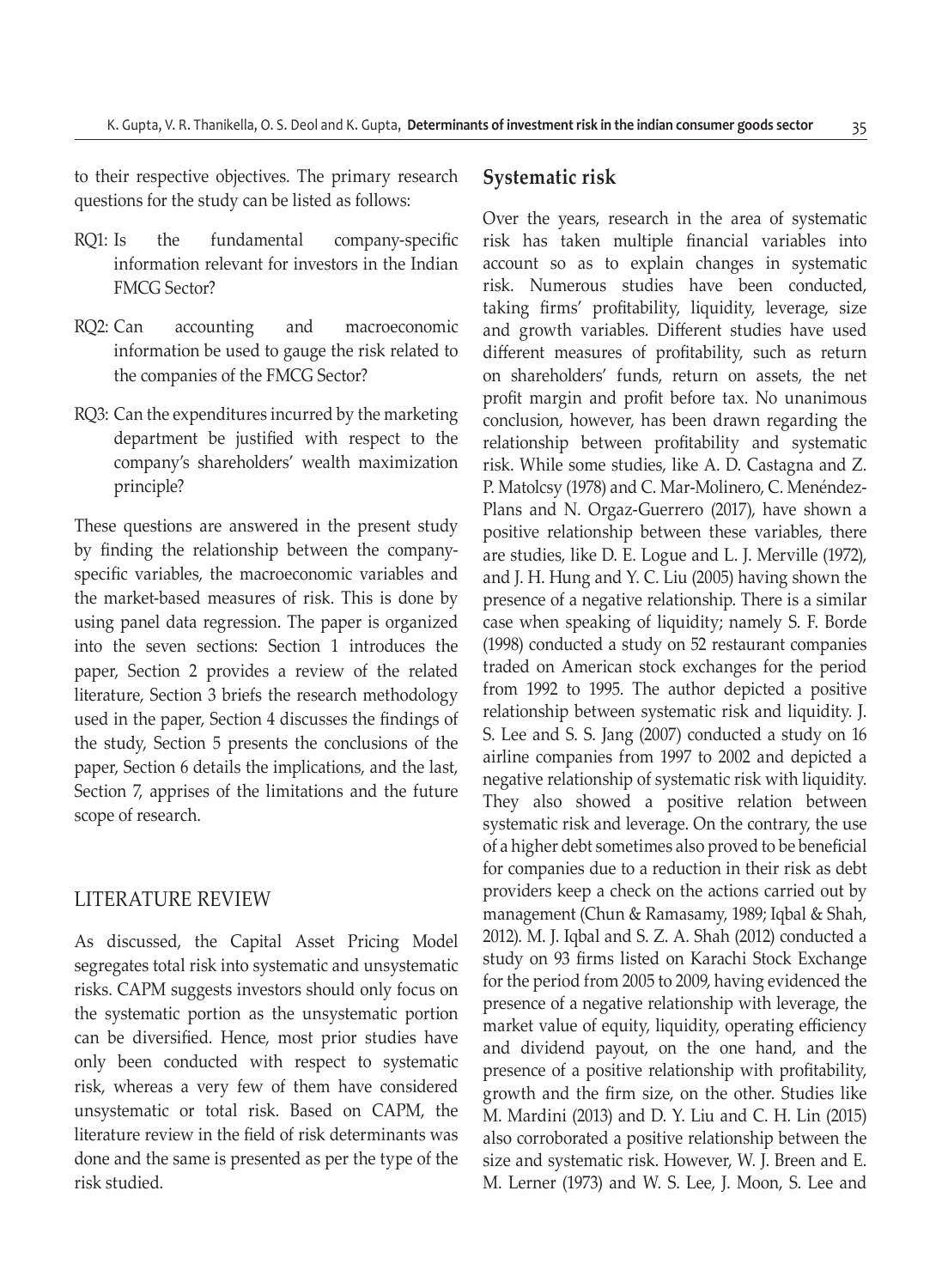D. Kerstetter (2015) showed a negative relationship, while D. C. Aruna and A. Warokka (2013) showed no statistically significant relationship at all. Beside these commonly used variables, there are studies that have considered sector-specific variables as well. V. Kumar, A. R. Aleemi and A. Ali (2015) studied the relationship between systematic risk in Pakistan's banking sector with the loan portfolio quality. J. S. Lee and S. S. Jang (2007) included a safety measure in their study on the US airline industry. S. N. Tripathi, D. Misra and M. Siddiqui (2020) assessed the impact of advertising intensity on the market risk of the firms in the consumer goods sector of the Indian economy, having shown that an increased advertising expenditure reduced market risk. Some studies have analyzed the relationship between systematic risk and macroeconomic factors, too. H. N. G. Cheema (2016) conducted a study on Pakistan, India and China wishing to identify the factors that affected systematic risk in these countries, considering both financial and macroeconomic factors. In fact, the study concluded that macroeconomic factors exerted a bigger impact on systematic risk in comparison with financial factors. Even the study by G. Boz, C. Menéndez-Plans and N. Orgaz-Guerrero (2015) also corroborated the same results when they found the beta relationship with seven macroeconomic and seven financial variables. A. A. Robichek and R. A. Cohn (1974) and R. Karakus (2017) both showed the presence of a significant relationship between inflation and economic growth and systematic risk, even though both had been conducted on broadly dispersed geographies and time periods. D. K. Patro, J. K. Wald and Y. Wu (2002) used the dynamic panel data model to study the systematic risk of the 16 OECD countries. Inflation and exports showed a positive association with the world beta, whereas imports and government surplus to the GDP showed the presence of a negative association with the world beta.

## **Unsystematic risk**

Relatively few studies have solely focused on unsystematic risk. While CAPM reiterates the fact that systematic risk can be diversified by portfolio creation. Hence, it is not important for investment decisions, but empirical studies have shown a very high percentage of total risk to be unsystematic risk, which is impractical to ignore (Van Horne, 1998; Kim, Gu & Mattila, 2002). Further market imperfections and investors' inability to diversify make unsystematic risk important for stock valuation (Chaterjee, Lubatkin & Schulze, 1999; Gu & Kim, 2003). With this background in mind, some research studies have been conducted in order to discover the relationship between financial variables and unsystematic risk, so that the management of firms can understand investors' expectations and incorporate them in their decisions. Z. Gu and H. Kim (2003) conducted a study on the US hotel REIT firms, demonstrating that the dividend payout and debt ratio positively related with unsystematic risk, while capitalization negatively related with it. L. T. Hsu and S. Jang (2008) also based their study on the hospitality industry. They showed that the firms with higher profits and a bigger size, lower operating costs and a lower debt exhibit lesser volatility in the event of the firm's level changed. M. Dalbor, N. Hua and W. Andrew (2014) explored the impact of management efficiency, including operations management, the size of the firm and financial management on unsystematic risk. Pooled regression revealed the fact that the firms of a smaller size, higher operating expenses, a higher cost of goods sold, higher financial leverage and lower working capital had higher unsystematic risk. They showed that management efficiency was especially critical for restaurant firms in that highly competitive sector. Studies of the variables used in the present study are listed in Table 1.

## **Total risk**

J. Ang, P. Peterson and D. Peterson (1985) examined the total risk determinants for approximately 350 US firms. Their yearly analyses revealed the fact that the size and dividends were negatively related to total risk, financial leverage was positively related, and operating risk and contra-liquidity showed mixed results. The increased size and dividend payout were considered to be a positive signal by investors leading to lower risk. M. H. Chen (2013) also supported this result pertaining to the size when an analysis was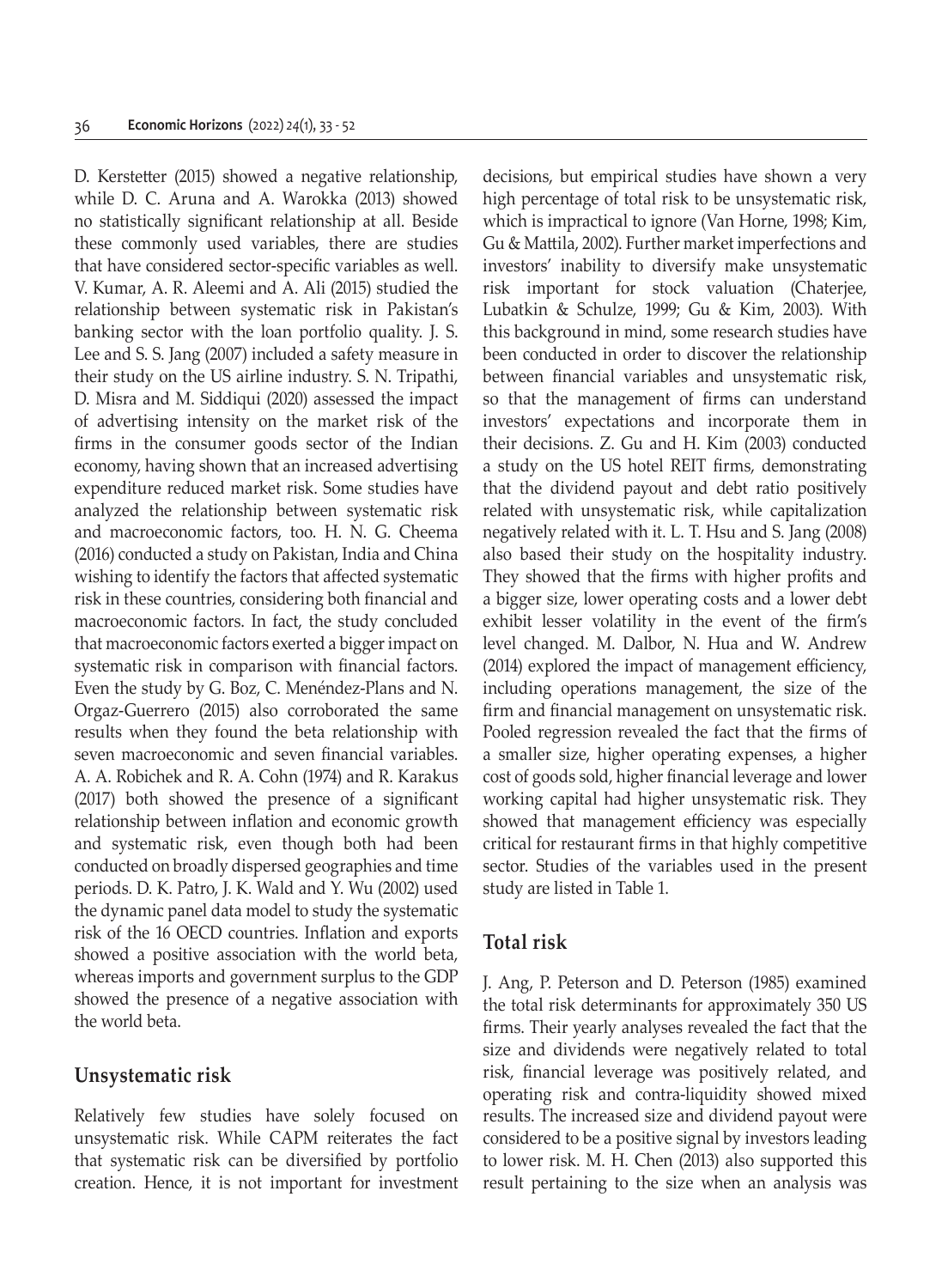| Independent<br>variable  | Studies                                                                                                                                                                                  | Result                           |  |  |  |  |  |
|--------------------------|------------------------------------------------------------------------------------------------------------------------------------------------------------------------------------------|----------------------------------|--|--|--|--|--|
|                          | Systematic risk                                                                                                                                                                          |                                  |  |  |  |  |  |
| Size                     | D. Castagna and Z. P. Matolcsy (1978); M. Brimble and A. Hodgson (2007);<br>K. Angel, C. Menéndez-Plans and N. Orgaz-Guerrero (2018)                                                     | Positive                         |  |  |  |  |  |
|                          | D. E. Logue and L. J. Merville (1972); M. J. Iqbal and S. Z. A. Shah (2012);<br>W. S. Lee et al (2015)                                                                                   | Negative                         |  |  |  |  |  |
|                          | V. Kumar, A. R. Aleemi and A. Ali (2015); J. H. Hung and Y. C. Liu (2005);<br>R. C. Moyer and R. Chatfield (1983)                                                                        | No significant                   |  |  |  |  |  |
| Liquidity                | A. D. Castagna and Z. P. Matolcsy (1978); J. S. Lee and S. S. Jang (2007);<br>W. S. Lee et al (2015)                                                                                     | Negative                         |  |  |  |  |  |
|                          | S. F. Borde (1998); J. H. Hung and Y. C. Liu, (2005); C. Mar-Molinero et al (2017)<br>R. C. Moyer and R. Chatfield (1983); Z. Gu and H. Kim (1998);<br>D. C. Aruna and A. Warokka (2013) | Positive<br>No significant       |  |  |  |  |  |
| Profitability            | Castagna and Matolcsy (1978); M. J. Iqbal and S. Z. A. Shah (2012);<br>C. Mar-Molinero et al (2017)                                                                                      | Positive                         |  |  |  |  |  |
|                          | D. E. Logue and L. J. Merville (1972); S. F. Borde (1998);<br>P.D. Biase and E. D'Apolito (2012)                                                                                         | Negative                         |  |  |  |  |  |
|                          | S. F. Borde, K. Chambliss and J. Madura (1994); W. S. Lee et al (2015);<br>Y. H. Shin, M. Hancer, J. Leong and R. Palakurthi (2010)                                                      | No significant                   |  |  |  |  |  |
| Price to Book            | H. N. G. Cheema (2016)                                                                                                                                                                   | Different in<br>different models |  |  |  |  |  |
| Dividend                 | Castagna and Matolcsy (1978); D. E. Logue and L. J. Merville (1972);<br>R. Karakus (2017)                                                                                                | Negative                         |  |  |  |  |  |
|                          | H. Kim et al (2012); M. Brimble and A. Hodgson (2007)                                                                                                                                    | No significant                   |  |  |  |  |  |
| Advertising              | S. N. Tripathi et al (2019); W. S. Lee et al (2015);<br>K. McAlister, R. Srinivasan and M. Kim (2007)                                                                                    | Negative                         |  |  |  |  |  |
|                          | Y. Kim, M. Kim and J. O'Neill (2013)                                                                                                                                                     | No significant                   |  |  |  |  |  |
| <b>Brand value</b>       | J. Dahlgren and H. Lindvall (2010)                                                                                                                                                       | Negative                         |  |  |  |  |  |
|                          | R. C. Moyer and R. Chatfield (1983)                                                                                                                                                      | No significant                   |  |  |  |  |  |
| Economic growth          | G. Boz et al (2015)<br>C. Mar-Molinero et al (2017)                                                                                                                                      | Negative<br>No significant       |  |  |  |  |  |
| Inflation                | K. M. Al-Qaisi (2011)                                                                                                                                                                    | Positive                         |  |  |  |  |  |
|                          | M. Arfaoui and E. Abaoub (2010)                                                                                                                                                          | No significant                   |  |  |  |  |  |
| US/world stock<br>market | G. Boz et al (2015)                                                                                                                                                                      | Negative                         |  |  |  |  |  |
|                          | C. Mar-Molinero et al (2017)                                                                                                                                                             | No significant                   |  |  |  |  |  |
| Interest rate            | M. Arfaoui and E. Abaoub (2010)                                                                                                                                                          | Negative                         |  |  |  |  |  |
| Unsystematic risk        |                                                                                                                                                                                          |                                  |  |  |  |  |  |
| Size                     | Z. Gu and H. Kim (2003); L. T. Hsu and S. Jang (2008); M. Dalbor et al (2014)                                                                                                            | Negative                         |  |  |  |  |  |
|                          | M. H. Chen (2013)                                                                                                                                                                        | No significant                   |  |  |  |  |  |
| Liquidity                | Z. Gu and H. Kim (2003)                                                                                                                                                                  | No significant                   |  |  |  |  |  |
| Profitability            | L. T. Hsu and S. Jang (2008)                                                                                                                                                             | Negative                         |  |  |  |  |  |
|                          | M. H. Chen (2013)                                                                                                                                                                        | No significant                   |  |  |  |  |  |

## **Table 1** The summary of the previous studies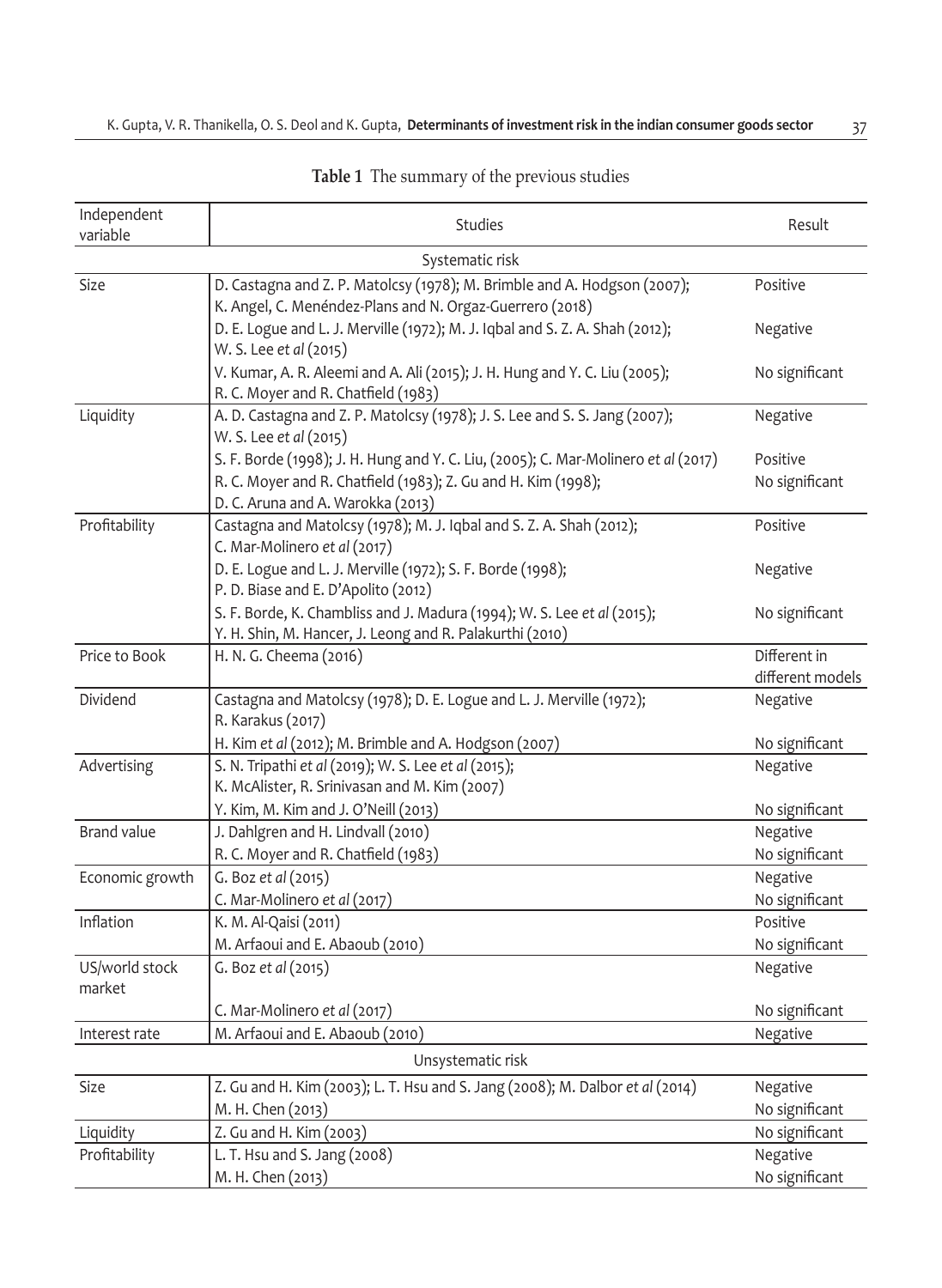| Dividend                    | Z. Gu and H. Kim (2003)                                                        | Positive       |  |  |  |  |  |
|-----------------------------|--------------------------------------------------------------------------------|----------------|--|--|--|--|--|
|                             | L. T. Hsu and S. Jang (2008)                                                   | No significant |  |  |  |  |  |
| Advertising                 | Y. Kim, M. Kim and J. O'Neill (2013)                                           | Positive       |  |  |  |  |  |
| Inflation                   | M. Arfaoui and E. Abaoub (2010)                                                | Negative       |  |  |  |  |  |
| Trade openness              | M. Arfaoui and E. Abaoub (2010)                                                | Positive       |  |  |  |  |  |
| Interest rate               | M. Arfaoui and E. Abaoub (2010)<br>No significant                              |                |  |  |  |  |  |
|                             | <b>Total Risk</b>                                                              |                |  |  |  |  |  |
| Size                        | J. Ang, P. Peterson and D. Peterson (1985); M. Arfaoui and E. Abaoub (2010)    | Negative       |  |  |  |  |  |
|                             | J. S. Lee and S. S. Jang (2007)                                                | No significant |  |  |  |  |  |
| Liquidity                   | J. Ang et al (1985); S. F. Borde et al (1994); S. F. Borde (1998)              | Positive       |  |  |  |  |  |
|                             | A. Jahankhani and M. J. Lynge (1979)                                           | Negative       |  |  |  |  |  |
|                             | J. S. Lee and S. S. Jang (2007); Chen (2013)                                   | No significant |  |  |  |  |  |
| Profitability               | J. S. Lee and S. S. Jang (2007)                                                | Negative       |  |  |  |  |  |
|                             | M. H. Chen (2013)                                                              | No significant |  |  |  |  |  |
| Dividend                    | J. Ang et al. (1985); A. Jahankhani and M. J. Lynge (1979); S. F. Borde (1998) | Negative       |  |  |  |  |  |
| $\sim$ $\sim$ $\sim$ $\sim$ |                                                                                |                |  |  |  |  |  |

carried out of China's hotel industry. However, when J. S. Lee and S. S. Jang (2007) conducted an empirical study on the US airline industry, they failed to find any significant relationship between risk and the size of the firms. The result pertaining to dividend payout was supported by A. Jahankhani and M. J. Lynge (1979) and S. F. Borde (1998) as well. Liquidity is another important variable considered by the largest number of the studies of risk. J. Ang *et al* (1985), S. F. Borde, K. Chambliss and J. Madura (1994) and S. F. Borde (1998) showed that higher liquidity was the cause of concern for investors as it meant that the companies were not using their cash efficiently and were investing in more short-term investments. On the other hand, A. Jahankhani and M. J. Lynge (1979) showed the presence of a negative relationship between the two, and J. S. Lee and S. S. Jang (2007) and M. H. Chen (2013) were unable to find any significant relationship at all. M. H. Chen (2013) was unable to find any significant relationship between total risk and profitability, either. However, J. S. Lee and S. S. Jang (2007) found a negative relationship as higher profitability reduces investors' risk.

## **Research Gap**

While there have been quite a few studies on the factors that affect systematic risk on international markets, on the one hand, their results have been very inconsistent, on the other. There are but few studies on Indian markets. For unsystematic risk and total risk, there is quite a limited number of the studies on international markets, as well as those conducted on Indian markets. The present study includes all the three measures of risk to make the study comprehensive. Furthermore, it has been shown that the analysis made on a single industry has better explanatory power than that conducted on firms from across industries (Patel & Olsen, 1984). Thus, the present study is restricted to only one single sector of the Indian economy, namely the FMCG Sector. Beside the usual company factors considered by the largest number of previous researchers (i.e. profitability, liquidity, the size, the dividend) as the risk determinants, the present study takes into account two more factors specific to the FMCG Sector, viz. advertising intensity and the brand value measured by the market share of each company. Moreover, macroeconomic variables were also used in a very few studies. The present study includes the macroeconomic variables as the explanatory variables for all the risk measures. After an exhaustive literature review, the following hypotheses are set:

H1a,1b,1c: Profitability does not exert any significant impact on systematic risk, unsystematic risk and total risk.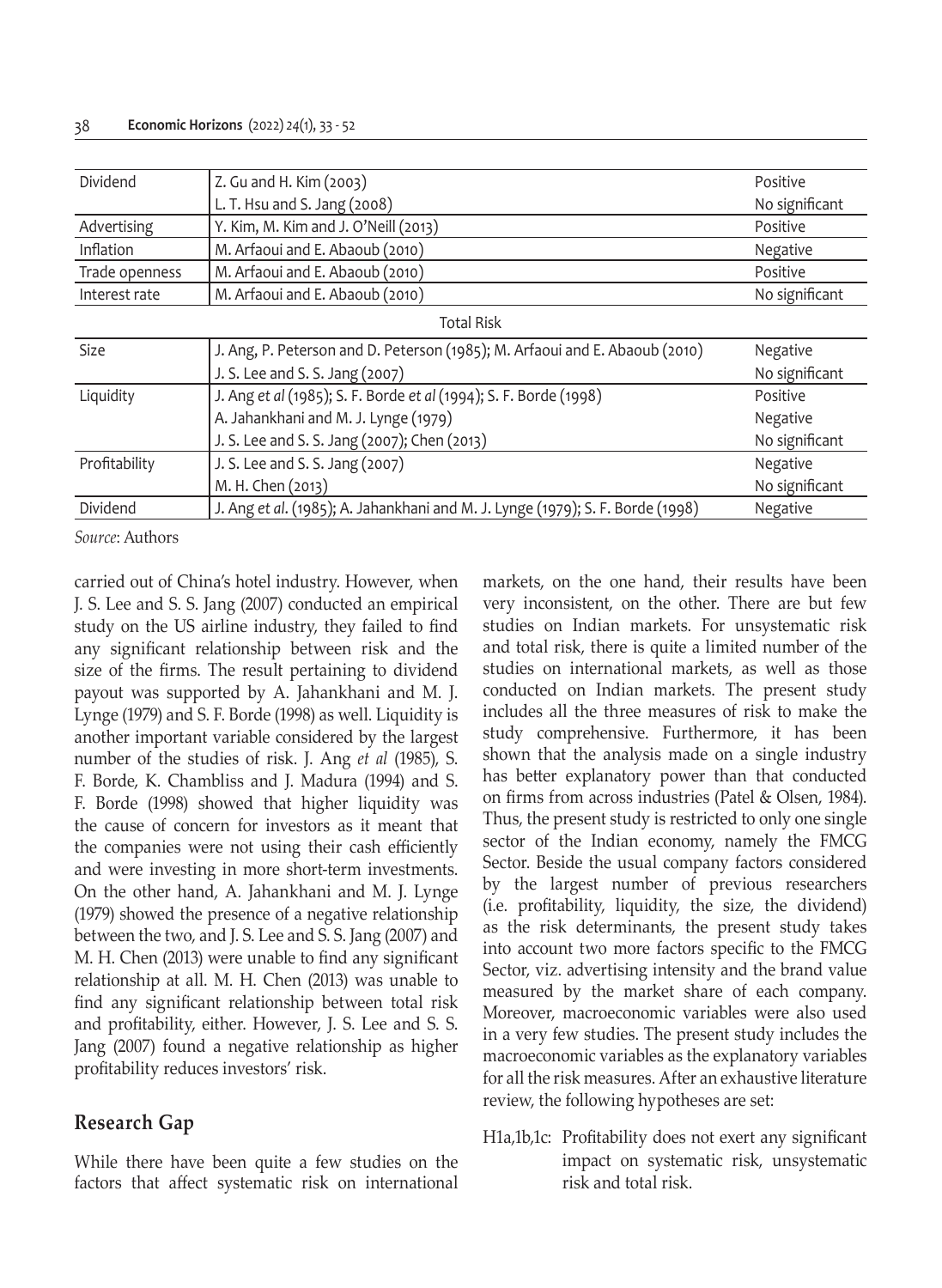- H2a,2b,2c: Liquidity does not exert any significant impact on systematic risk, unsystematic risk and total risk.
- H3a,3b,3c: The size does not exert any significant impact on systematic risk, unsystematic risk and total risk.
- H4a,4b,4c: The investors' perception does not exert any significant impact on systematic risk, unsystematic risk and total risk.
- H5a,5b,5c: Investors' expectations do not exert any significant impact on systematic risk, unsystematic risk and total risk.
- H6a,6b,6c: Advertising Intensity does not exert any significant impact on systematic risk, unsystematic risk and total risk.
- H7a,7b,7c: The Dividend does not exert any significant impact on systematic risk, unsystematic risk and total risk.
- H8a,8b,8c: Brand value does not exert any significant impact on systematic risk, unsystematic risk and total risk.
- H9a,9b,9c: The World Stock Market does not exert any significant impact on systematic risk, unsystematic risk and total risk.
- H10a,10b,10c: Economic Growth does not exert any significant impact on systematic risk, unsystematic risk and total risk.
- H11a,11b,11c: Trade Openness does not exert any significant impact on systematic risk, unsystematic risk and total risk.
- H12a,12b,12c: Inflation does not exert any significant impact on systematic risk, unsystematic risk and total risk.
- H13a,13b,13c: The Interest Rate does not exert any significant impact on systematic risk, unsystematic risk and total risk.

Where a stands for systematic risk, b stands for unsystematic risk, and c stands for total risk.

## RESEARCH METHODOLOGY

The present section sets forth the variables, the empirical and conceptual models and the data source used for the purpose of the research study.

## **The description of the variables**

The present research study used the two categories of variables, namely dependent and independent ones. The independent variables are further divided into the company-specific and macroeconomic variables. The description of each variable is discussed in detail in this section.

### **The dependent variables**

In the present study, three dependent variables, i.e. the three measures of risk as per CAPM: Systematic Risk, Unsystematic Risk and Total Risk are used. Systematic risk is the risk to firms due to the external factors such as political risk, the fiscal policy, etc., which affect all the firms on the market. Unsystematic risk is a risk caused due to the firm-specific factors such as the financial position and managerial capabilities. Total risk arises due to a combination of all the factors. The calculation of each risk measure is now explained. W. F. Sharpe's (1963) single index model is used to calculate systematic risk. According to that model, the relationship between market return and security return can be estimated via a linear function reading as follows:

$$
R_s = \alpha_s + \beta_s \, R_M + e_s \tag{1}
$$

where,  $R_s$  is security return,  $\beta_s$  (beta) is the slope,  $R_M$ is return on the market portfolio,  $\alpha_{s}$  is the intercept term,  $e<sub>s</sub>$  is the error term.

H. Levy and M. Sarnat (1984) took the variance of the equation (1) to clearly segregate total risk into systematic and unsystematic:

$$
\sigma_s^2 = \beta_s^2 \sigma_M^2 + \sigma_e^2 \tag{2}
$$

where,  $\sigma_s^2$  is the variance of daily returns over the period of one year,  $\sigma_M^2$  is the variance of daily market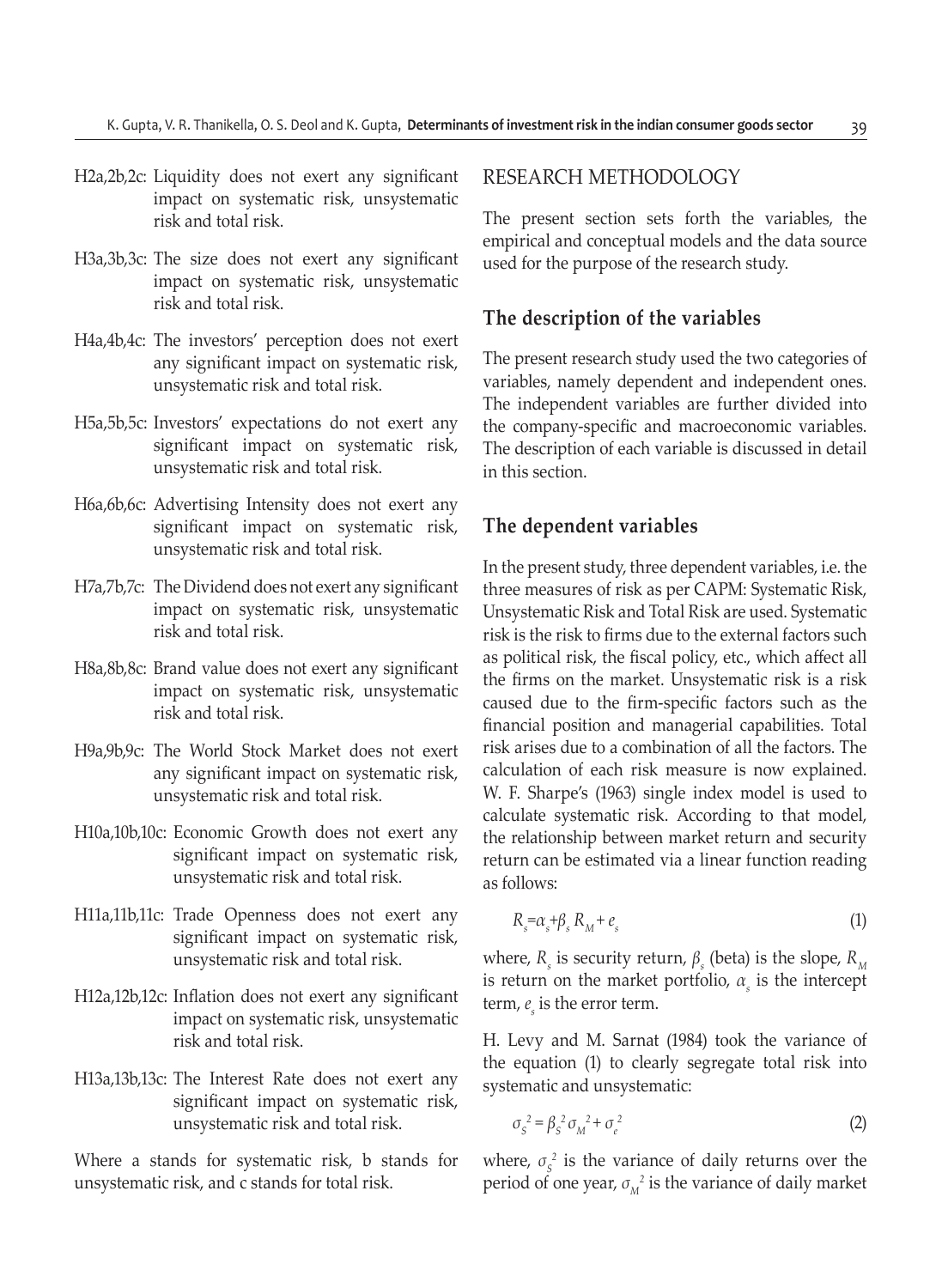returns over the period of one year,  $\beta_s^2 \sigma_M^2$  is the security covariance with the market, i.e. systematic risk,  $\sigma_e^2$  is the residual portion of total risk i.e., unsystematic risk.

Just like previous studies (Jahankhani & Lynge, 1979; Borde *et al*, 1994; Gu & Kim, 2003), the present study uses beta as the measure of systematic risk, the standard deviation as the measure of total risk, and the variance of the residual term as unsystematic risk. Beta (*β<sup>s</sup>* ), the measure of systematic risk, is calculated for each company for each year by regressing the company's daily returns over the market's daily returns (using the equation 1). To calculate security returns (*Rs* ) for each company/security (*s*), the daily share prices  $(P)$  are used, as in the equation  $(3)$ :

$$
R_{S} = \frac{P_{t} - P_{t-1}}{P_{t-1}}
$$
\n(3)

where,  $P_{t}$  is the current day's price and  $P_{t-1}$  is the previous day's price.

The S&P BSE 500 index is used as a proxy for the market index, given the fact that it is the only index on the Bombay Stock Exchange (BSE) with such a large sample of 501 companies. This index represents about 95 percent of the market capitalization (free float) of all the stocks listed on the BSE. Market returns (RM) are calculated in the same manner as stock returns are, i.e. by calculating the percentage change in daily index values. Total risk is calculated for each company for each year by finding the standard deviation of daily returns. Unsystematic risk is calculated using the equation (2) in the following manner:

$$
\sigma_e^2 = \sigma_s^2 - \beta_s^2 \sigma_M^2 \tag{4}
$$

where,  $\sigma_s^2$  is the variance of daily returns over the period of one year,  $\sigma_M^2$  is the variance of daily market returns over the period of one year,  $\beta_s^2 \sigma_M^2$  is the security covariance with the market, i.e. systematic risk,  $\sigma_e^2$  is the residual portion of total risk, i.e. unsystematic risk.

## **The independent variables**

To explain the market measures of risk, companyspecific and macroeconomic variables are used in this research study. On the side of the companyspecific variables, profitability, liquidity, the size and the dividend are the variables most commonly used in the previous studies. In the present study, return on total assets is used as a measure of profitability; the current and quick ratios are used to measure liquidity; the log of market capitalization is used to measure the size, and the dividend rate is used to account for dividend payments. Apart from these commonly used variables, the study also includes investors' expectations (measured by the Price-Earnings Ratio) and investors' perceptions (measured by the Price-to-Book ratio). Moreover, the two variables specific to the FMCG sector are also added, viz. the advertising intensity of the firms and their market share indicating their brand value. To see the impact of the macroeconomic variables on risk, five variables are considered, namely the MSCI All Country World Index (to capture the impact of the world stock markets on the Indian firms), Indian economic growth (measured by the Annual GDP growth rate), the Current Account Balance as a percentage of the GDP (in order to incorporate the impact of international trade), the domestic inflation rate (the CPI growth rate), and the domestic interest rate (the repo rate). The description and measurement of all the variables are tabulated in Table 2.

## **Empirical models**

To examine the impact of the company-specific and macroeconomic variables on systematic risk, unsystematic risk and total risk, dynamic panel data regression was used in this research study. The conceptual model proposed for analyzing the impact of the company-specific and macroeconomic variables on systematic risk, unsystematic risk and total risk is shown in Figure 1.

The study incorporates the two-step System Generalized Method of Moments (SGMM) propounded by M. Arellano and O. Bover (1995)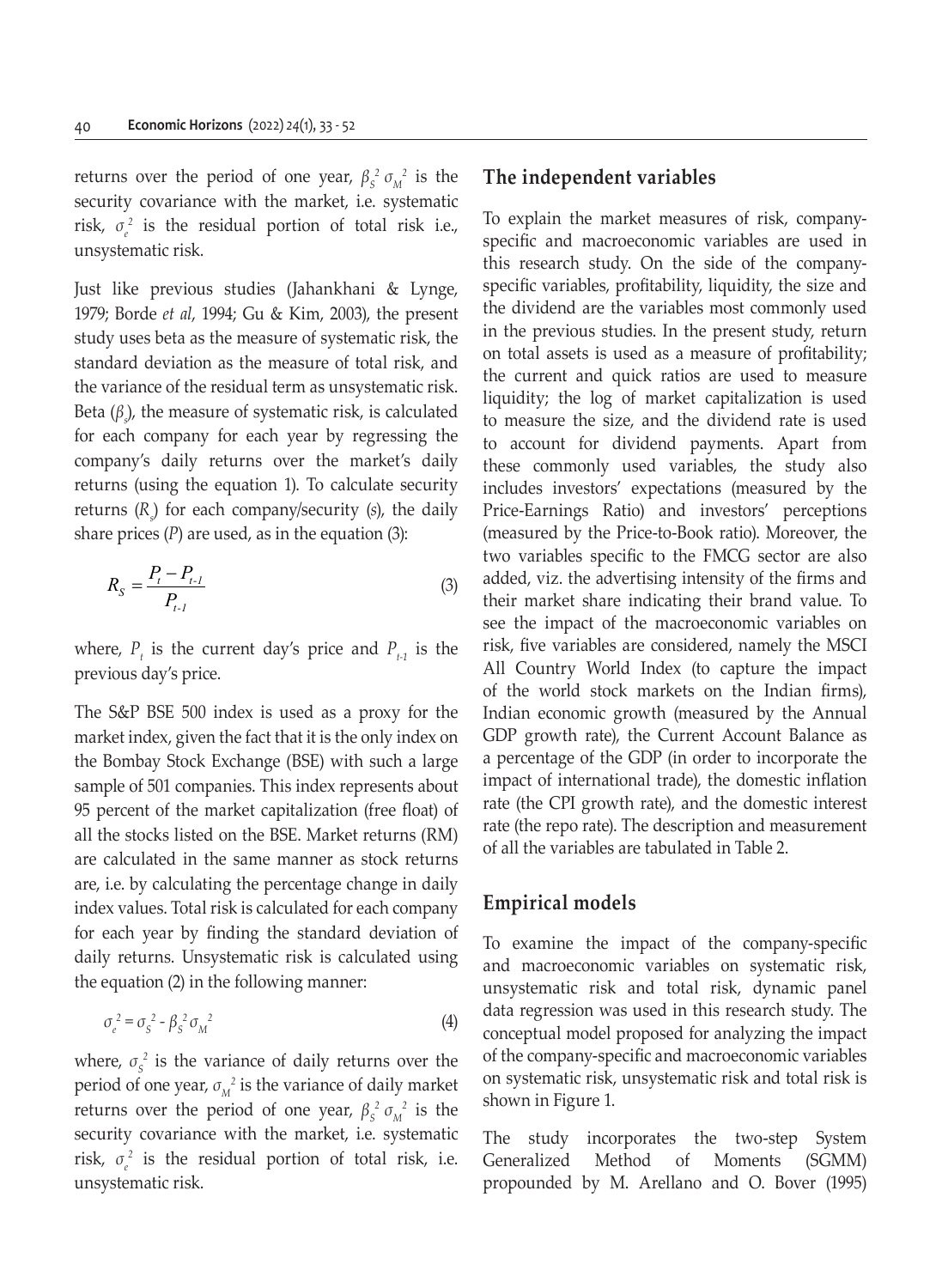| <b>Predicted Variables</b>                               | Measurement                                                                                                                                    | Description                                                                                              |  |  |  |  |  |  |
|----------------------------------------------------------|------------------------------------------------------------------------------------------------------------------------------------------------|----------------------------------------------------------------------------------------------------------|--|--|--|--|--|--|
| Systematic Risk (SysRisk)                                | Beta; calculated by regressing security returns on the<br>market (the S&P BSE 500 index) returns.                                              | Beta measures the sensitivity of<br>stock returns to market returns.                                     |  |  |  |  |  |  |
| Unsystematic Risk<br>(UnsysRisk)                         | The difference between total and systematic risks.                                                                                             | This is the idiosyncratic risk caused<br>by the factors specific to each single<br>company.              |  |  |  |  |  |  |
| Total Risk (TotalRisk)                                   | The standard deviation of daily returns.                                                                                                       | Variability in daily returns is taken as<br>a measure of total risk.                                     |  |  |  |  |  |  |
| <b>Explanatory Variables</b>                             | Measurement                                                                                                                                    | Description                                                                                              |  |  |  |  |  |  |
|                                                          | Company-specific variables                                                                                                                     |                                                                                                          |  |  |  |  |  |  |
| Current Ratio (CR)                                       | Current assets/current liabilities                                                                                                             | It measures the liquidity position.                                                                      |  |  |  |  |  |  |
| <b>Return on Total Assets</b><br>(RoTA)                  | Net income/total assets                                                                                                                        | It measures the profitability of each<br>company. Profitable companies are<br>expected to be less risky. |  |  |  |  |  |  |
| Market Capitalization<br>(MktCap)                        | A log of (the number of the shares outstanding on the<br>last day of the year*the closing price on last day of the<br>year).                   | This is a measure of the size of a<br>firm.                                                              |  |  |  |  |  |  |
| Price Earnings Ratio (PE)                                | Market price per share/earnings per share                                                                                                      | Investors' expectations about<br>earnings can be gauged from this<br>ratio.                              |  |  |  |  |  |  |
| Price to Book Ratio (PB)                                 | Market price per share/book value per share                                                                                                    | Investors' perception about the real<br>worth of the business can be gauged<br>from this ratio.          |  |  |  |  |  |  |
| Advertising Intensity<br>(Advint)                        | Advertising expenditure/sales                                                                                                                  | Advertising is important for<br>consumer goods, which involves<br>huge outlays.                          |  |  |  |  |  |  |
| Dividend Rate (Div)                                      | Dividend per share/face value per share                                                                                                        | Dividend payment signals the<br>position of a company to its<br>investors and hence may affect risk.     |  |  |  |  |  |  |
| Quick Ratio (QR)                                         | (Current assets-inventories-prepaid expenses)/current<br>liabilities                                                                           | It measures the liquidity position<br>with respect to quick assets.                                      |  |  |  |  |  |  |
| Market share (MktShare)                                  | Sales of a company/total sales of all the companies of<br>that industry                                                                        | It measures the value of a brand on<br>the market.                                                       |  |  |  |  |  |  |
|                                                          | Macroeconomic Variables                                                                                                                        |                                                                                                          |  |  |  |  |  |  |
| Annual returns of MSCI<br>ACWI (ACWI)                    | The MSCI ACWI index (All Country World Index) is<br>a stock price index representing the whole world's<br>capital markets.                     |                                                                                                          |  |  |  |  |  |  |
| Annual GDP growth rate<br>(GDP)                          | It shows the economic growth of a country.                                                                                                     |                                                                                                          |  |  |  |  |  |  |
| Current Account balance<br>as percentage of GDP<br>(CAB) | It shows the trade openness of a country. This measure<br>is included in order to see the effects of globalization<br>on Indian stock markets. |                                                                                                          |  |  |  |  |  |  |
| Growth rate of consumer<br>price index (CPI)             | This measure is included in order to see the impact of<br>the inflation level of the economy on the risk measures.                             |                                                                                                          |  |  |  |  |  |  |
| Interest rate (IntRate)                                  | The repo rate given by the Reserve Bank of India (RBI)                                                                                         |                                                                                                          |  |  |  |  |  |  |

**Table 2** The list of the variables and their description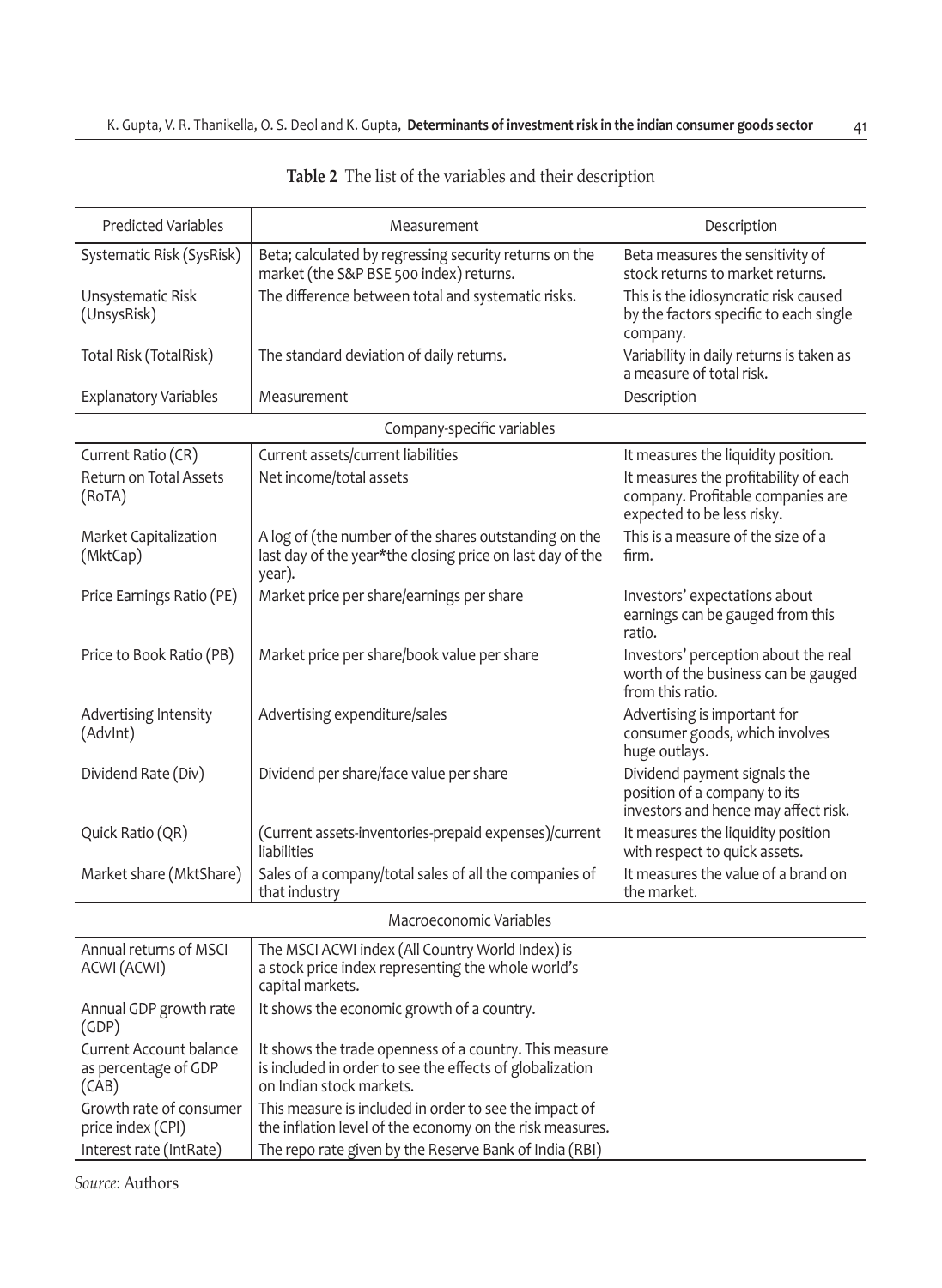

**Figure 1** The research model

and R. Blundell and S. Bond (1998). Because of the likelihood of heteroskedasticity, serial correlation, and endogeneity in the data, the SGMM is regarded as the most appropriate method when compared to the static panel method or any other dynamic panel data methods. The study proposes three regression models. Model 1, Model 2 and Model 3 examine the impact of the company-specific and macroeconomic variables on systematic, unsystematic and total risk, respectively. The regression equation of each model reads as follows:

Model 1

$$
SysRisk = \alpha + \beta_1 CR_{it} + \beta_2 ROTA_{it} + \beta_3 MktCap_{it} + \beta_4 PE_{it} + \n\beta_5 PB_{it} + \beta_6 AdvInt_{it} + \beta_7 QR_{it} + \beta_8 MktShare_{it} + \n\beta_9 ACWI_{it} + \beta_{10} GDP_{it} + \beta_{11} CAB_{it} + \beta_{12} CPI_{it} + \n\beta_{13} IntRate_{it} \varepsilon_{it}
$$
\n(5)

Model 2

$$
UnsysRisk = \alpha + \beta_1 CR_{ii} + \beta_2 RoTA_{ii} + \beta_3 MktCap_{ii} + \beta_4 PE_{ii} + \n\beta_5 PB_{ii} + \beta_6 AdvInt_{ii} + \beta_7 QR_{ii} + \beta_8 MktShare_{ii} + \n\beta 9 ACWlit + \beta_{10} GDP_{ii} + \beta_{11} CAB_{ii} + \beta_{12} CPI_{ii} + \n\beta_{13} IntRate_{ii} \varepsilon_{ii}
$$
\n(6)

Model 3

$$
TotalRisk = \alpha + \beta_1 CR_{it} + \beta_2 ROTA_{it} + \beta_3 MktCap_{it} + \beta_4 PE_{it} + \n\beta_5 PB_{it} + \beta_6 AdvInt_{it} + \beta_7 QR_{it} + \beta_8 MktShare_{it} + \n\beta_9 ACWI_{it} + \beta_{10} GDP_{it} + \beta_{11} CAB_{it} + \beta_{12} CPI_{it} + \n\beta_{13} IntRate_{it} \varepsilon_{it}
$$
\n(7)

where,  $\alpha$  is the constant,  $\beta_1$ .....,  $\beta_{13}$  are the coefficients calculated for the firm *i* (1, 2, ..43) for the time period *t* (2011, 2012,…2020), *ε* is the error term and the other variables are discussed above.

## **The data and sample selection**

The constituent companies of the S&P BSE Fast Moving Consumer Goods Index of the BSE, an Indian stock exchange, which is also Asia's first stock market, are the sample for the current study. The S&P BSE FMCG index has 63 constituents, whose data were collected and analyzed for the period of 10 years from 2011 to 2020. Out of the 63 companies, 20 had to be excluded for the reason of a lack of data for all the years mentioned above. For the remaining 43 companies, the stock price data were retrieved from the BSE website and the same were adjusted for the bonus issues and the stock splits. The financial information of all the companies were retrieved from the CMIE Prowess IQ database and the macroeconomic statistics were retrieved from the Reserve Bank of India, the IMF (the International Monetary Fund), UNCTAD (The United Nations Conference on Trade and Development), and the MSCI (Morgan Stanley Capital International) websites.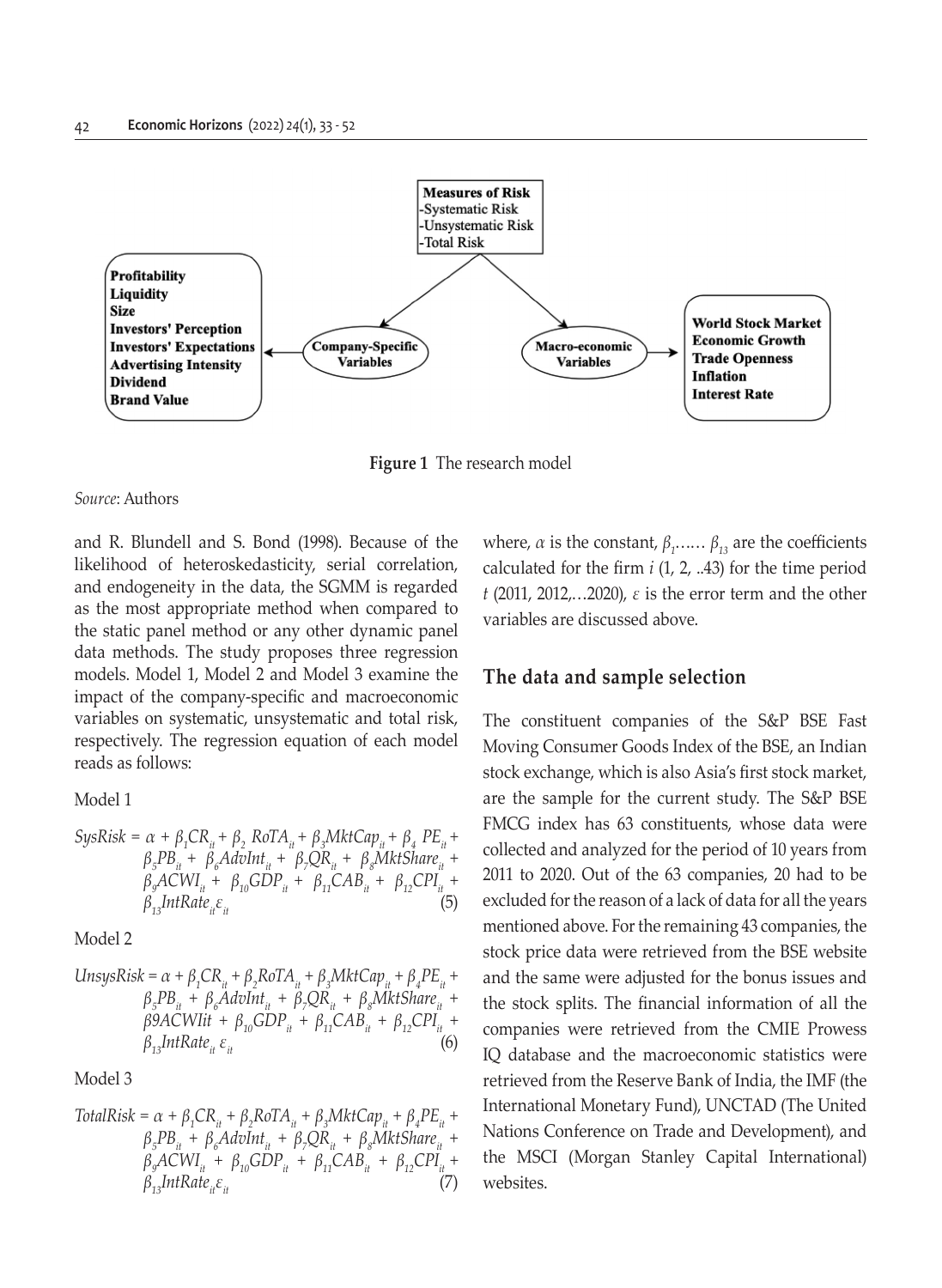## RESULTS AND DISCUSSION

## **The descriptive statistics**

All the variables used in the study are summarized in Table 3, where the number of the observations, the mean values, the standard deviations, the minimum values and the maximum values are listed for each variable. There are 43 companies and a period of 10 years, so there are a total of 430 observations for each variable. The mean value of beta is 0.883, while the market beta is 1. Therefore, the FMCG industry can be said to be less volatile than the overall market.

**Table 3** The descriptive statistics of all the variables

| Variable                                           | Obs | Mean     | Std.<br>Dev. | Min      | Max    |
|----------------------------------------------------|-----|----------|--------------|----------|--------|
| SysRisk                                            | 430 | 0.883    | 0.428        | $-0.256$ | 2.287  |
| UnsysRisk                                          | 430 | 0.001    | 0            | $\Omega$ | 0.003  |
| <b>TotalRisk</b>                                   | 430 | 0.026    | 0.009        | 0.007    | 0.055  |
| Diversifiability (unsystematic/total risk) = 0.896 |     |          |              |          |        |
| C <sub>R</sub>                                     | 430 | 1.505    | 0.825        | 0.34     | 5.92   |
| RoTA                                               | 430 | 10.444   | 8.457        | $-13.59$ | 38.67  |
| <b>MktCap</b>                                      | 430 | 9.952    | 2.145        | 4.161    | 15.42  |
| PF                                                 | 430 | 25.559   | 156.23       | $-1750$  | 1924.9 |
| PB                                                 | 430 | 6.703    | 7.96         | $-2.131$ | 61.95  |
| AdvInt                                             | 420 | 0.056    | 0.052        | $\Omega$ | 0.203  |
| Div                                                | 430 | 286.184  | 530.352      | $\Omega$ | 3980   |
| QR                                                 | 430 | 0.772    | 0.688        | 0.05     | 5.33   |
| MktShare                                           | 430 | 0.104    | 0.165        | 0        | 0.822  |
| <b>ACWI</b>                                        | 430 | 0.101    | 0.125        | -0.089   | 0.273  |
| GDP                                                | 430 | 6.665    | 1.35         | 4.23     | 8.5    |
| CAB                                                | 430 | $-2.187$ | 1.301        | $-4.915$ | -0.536 |
| <b>CPI</b>                                         | 430 | 7.325    | 2.817        | 2.491    | 11.989 |
| IntRate                                            | 430 | 0.068    | 0.011        | 0.044    | 0.085  |

*Source*: Authors

Total risk varies from 0.7% to 5.5%, with a mean of 2.6% and a standard deviation of 0.9%. The diversifiability ratio is also calculated, which is the ratio of unsystematic risk to total risk (Chen, 2013). The average diversifiability ratio for the sample firms is 0.896, which shows that on average 89.6 percent of total risk is attributable to the unsystematic portion and rest is attributable to the systematic portion. The average returns on total assets in the FMCG sector over the 10-year period are 10.44 percent, with a very high standard deviation of 8.46 percent. The minimum RoTA being -13.59 percent and the maximum exceeding 38 percent. Similarly, with the help of the summary statistics, the distribution of all the variables can be understood.

## **Correlation analysis**

A correlation matrix was made so as to see the association between all the variables (reference is made to Table 4).

Mostly all the independent variables showed significant correlation with the dependent variables. All the variables, except for the current ratio and the market share, significantly correlated with systematic risk. Interestingly, none of the macroeconomic variables showed any significant association with unsystematic risk or with total risk. Also, a high degree of correlation between the independent variables leads to the problem of multicollinearity. D. N. Gujarati and D. Porter (2009) suggested that the data had a problem of multicollinearity when the degree of correlation was greater than 0.8. In the present study, no independent variable showed a value greater than 0.8. Another thumb rule for multicollinearity is that a Variance Inflation Factor (VIF) of 10 or above implies the presence of multicollinearity (O'brien, 2007). The VIF scores were calculated, the results of which are accounted for in Table 5. The outcomes of the mean VIF scores depict that the scores for each model are 2.57, which is less than the threshold limit. Hence, it can be concluded that there is no multicollinearity.

#### **The diagnostic tests**

Before running panel data regression, it is vital that a few diagnostic tests (Table 5) were performed so as to apply an appropriate regression technique. First,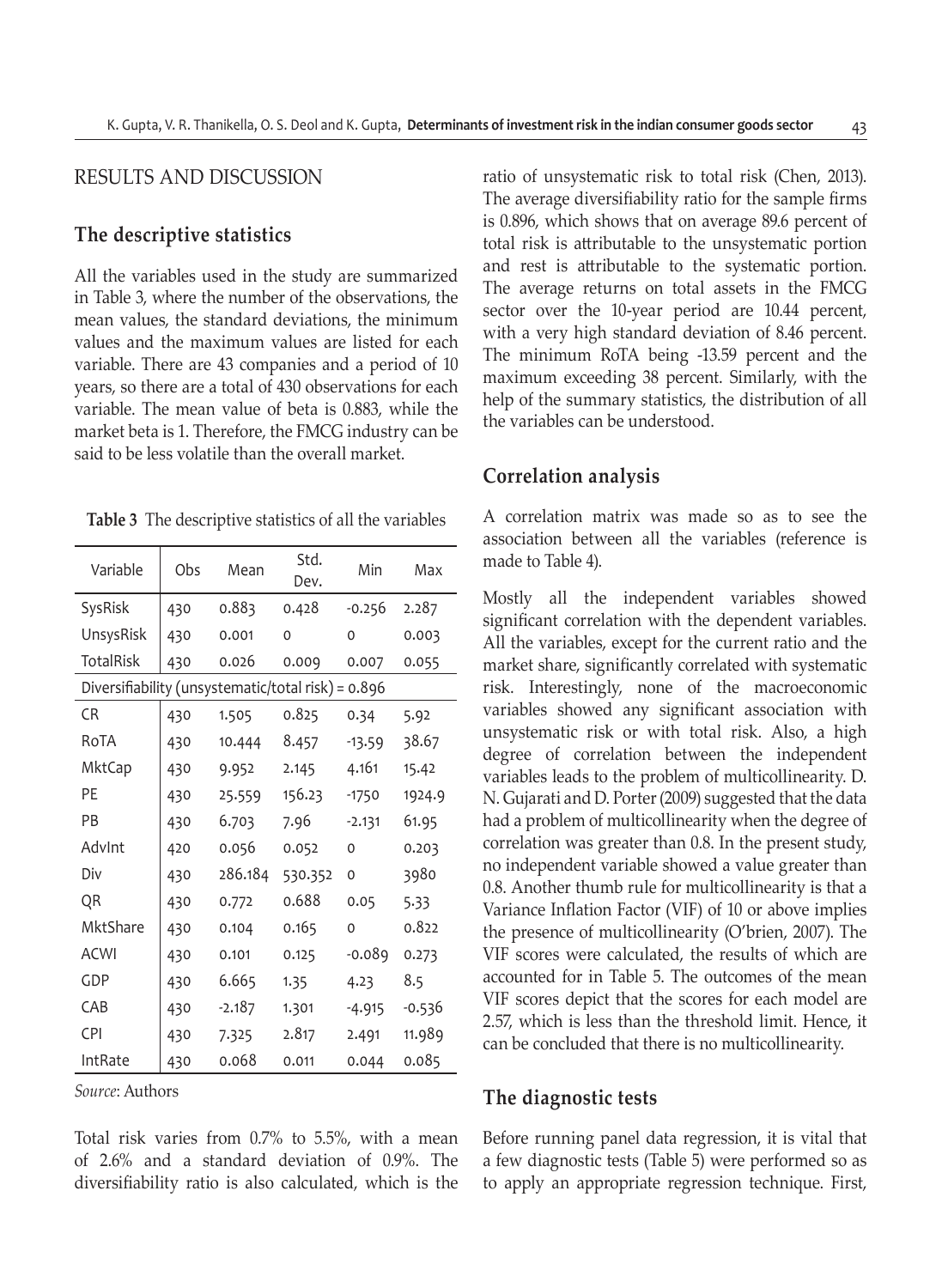| Variables                                   |                        | SysRisk UnsysRisk TotalRisk                           |                     | E                      | <b>RoTA</b>                                                                     | <b>MktCap</b>                           | 뿐            | Æ                     | Advint                    | òĭ                    | Ę                     | MktShare | ACMI                   | ĝ                     | S                    | ē     | IntRate |
|---------------------------------------------|------------------------|-------------------------------------------------------|---------------------|------------------------|---------------------------------------------------------------------------------|-----------------------------------------|--------------|-----------------------|---------------------------|-----------------------|-----------------------|----------|------------------------|-----------------------|----------------------|-------|---------|
| SysRisk                                     | 1.000                  |                                                       |                     |                        |                                                                                 |                                         |              |                       |                           |                       |                       |          |                        |                       |                      |       |         |
| UnsysRisk                                   | 0.4906*                | 1.000                                                 |                     |                        |                                                                                 |                                         |              |                       |                           |                       |                       |          |                        |                       |                      |       |         |
| <b>TotalRisk</b>                            | 0.5729                 | 0.9852*                                               | 1.000               |                        |                                                                                 |                                         |              |                       |                           |                       |                       |          |                        |                       |                      |       |         |
| E                                           | 0.019                  |                                                       | $-0.1568$ $-0.1381$ | 1.000                  |                                                                                 |                                         |              |                       |                           |                       |                       |          |                        |                       |                      |       |         |
| RoTA                                        |                        | $-0.2826$ $-0.4342$ $-0.4353$                         |                     | $0.3838*$              | 1.000                                                                           |                                         |              |                       |                           |                       |                       |          |                        |                       |                      |       |         |
| <b>MktCap</b>                               |                        | $-0.2770$ $-0.7407$ $-0.7197$                         |                     | $0.2023$ <sup>*</sup>  | 0.5847                                                                          | 1.000                                   |              |                       |                           |                       |                       |          |                        |                       |                      |       |         |
| 뿐                                           |                        | $-0.2042$ $-0.4885$ $-0.4932$                         |                     | 0.047                  | $0.2418$ <sup>*</sup>                                                           | $0.6018*$                               | 1.000        |                       |                           |                       |                       |          |                        |                       |                      |       |         |
| æ                                           |                        | $-0.3289$ $-0.5836$ $-0.5876$                         |                     | 0.078                  | 0.6752*                                                                         | 0.7926*                                 | 0.6616*      | 1.000                 |                           |                       |                       |          |                        |                       |                      |       |         |
| Advint                                      |                        | $-0.3689'' -0.4739'' -0.4781''$                       |                     | $-0.021$               | 0.2340*                                                                         | 0.4985*                                 | 0.5508*      | 0.5765*               | 1.000                     |                       |                       |          |                        |                       |                      |       |         |
| òò                                          |                        | 0.3605 -0.6588 -0.6496                                |                     | 0.2335*                |                                                                                 | $0.6703$ $0.8244$ $0.4083$              |              | 0.6439                | 0.3991*                   | 1.000                 |                       |          |                        |                       |                      |       |         |
| ER.                                         |                        | $-0.1415$ $-0.3363$ $-0.3203$                         |                     | 0.7424                 |                                                                                 | 0.5048 0.3795 0.2810                    |              | 0.3770" 0.2601"       |                           | 0.3820                | 1.000                 |          |                        |                       |                      |       |         |
| MktShare                                    |                        | $0.072$ $-0.3373$ <sup>*</sup> $-0.2932$ <sup>*</sup> |                     | $0.1047$ <sup>*</sup>  |                                                                                 | $-0.011$ $0.3989$ $0.1379$              |              | 0.1000 0.1003         |                           | $0.3143$ <sup>*</sup> | 0.011                 | 1.000    |                        |                       |                      |       |         |
| ACWI                                        |                        | -0.0999* -0.031 -0.009                                |                     | 0.021                  | 0.009                                                                           |                                         | 0.007 -0.076 | $-0.038$              | $-0.004$                  | 0.015                 | 0.015                 | 0.013    | 1.000                  |                       |                      |       |         |
| <b>GDP</b>                                  | $0.1428$ <sup>*</sup>  | 0.028                                                 | $-0.006$            | $-0.029$               | 0.017                                                                           | 0.026                                   | 0.1456*      | 0.1199                | 0.025                     | $-0.027$              | $-0.031$              | $-0.011$ | $-0.1515$ <sup>*</sup> | 1.000                 |                      |       |         |
| $\mathcal{B}$                               | 0.2751*                | $-0.014$                                              | 0.047               | 0.1386*                |                                                                                 | 0.1469" 0.2185" 0.1253"                 |              | $0.1605$ <sup>*</sup> | -0.095 0.088              |                       | $0.1065$ <sup>*</sup> | 0.046    | $0.1152$ <sup>*</sup>  | $0.2727$ <sup>*</sup> | 1.000                |       |         |
| ē,                                          | $-0.3541$ <sup>*</sup> | 0.091                                                 | 0.072               |                        | $-0.1379$ $-0.1567$ $-0.2744$ $-0.2068$ $-0.2253$ $-0.1080$ $-0.1042$ $-0.1307$ |                                         |              |                       |                           |                       |                       | $-0.046$ | $0.2121$ <sup>*</sup>  |                       | $-0.067$ $-0.5758$ * | 1.000 |         |
| IntRate                                     | $-0.3409$              | 0.051                                                 | $-0.015$            | $-0.1632$ <sup>*</sup> |                                                                                 | $-0.1498$ $-0.2342$ $-0.0977$ $-0.1325$ |              |                       | 0.1256" -0.0987" -0.1489" |                       |                       | $-0.055$ | $-0.3609$              | $-0.061$              | $-0.6422$ $0.5933$   |       | 1.000   |
| Note: *shows significance at the 0.05 level |                        |                                                       |                     |                        |                                                                                 |                                         |              |                       |                           |                       |                       |          |                        |                       |                      |       |         |

Table 4 The correlation matrix **Table 4** The correlation matrix

Source: Authors *Source*: Authors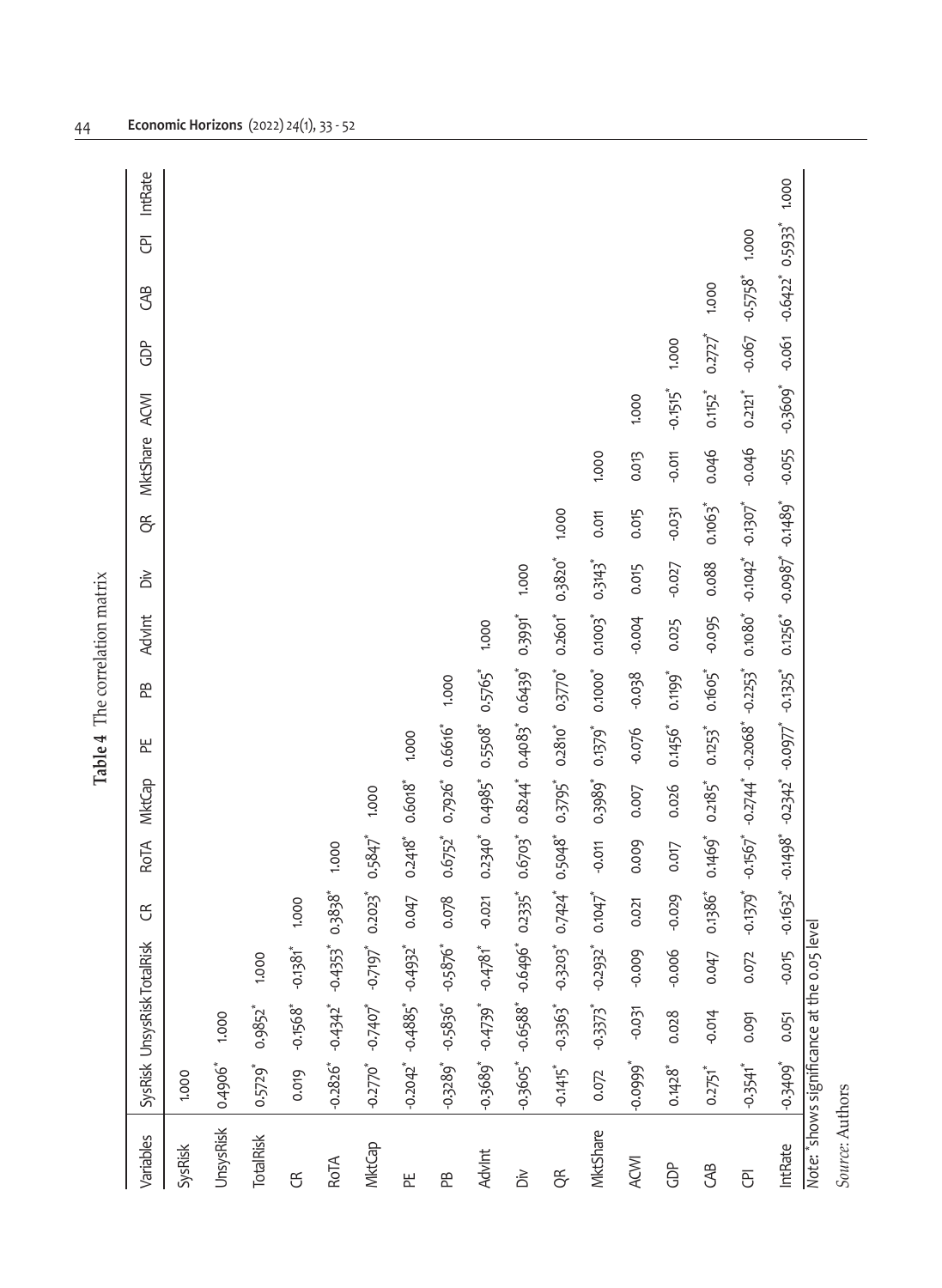|                                                                  | Model 1: SysRisk                              |                                                             | Model 2: UnsysRisk                             |                                                             |                                               | Model 3: TotalRisk                                          |  |
|------------------------------------------------------------------|-----------------------------------------------|-------------------------------------------------------------|------------------------------------------------|-------------------------------------------------------------|-----------------------------------------------|-------------------------------------------------------------|--|
| Tests                                                            | <b>Findings</b>                               | Interpretation                                              | <b>Findings</b>                                | Interpretation                                              | Findings                                      | Interpretation                                              |  |
| Levin-Lin-Chu Test<br>(Stationarity)                             |                                               |                                                             | All variables were stationary at level         |                                                             |                                               |                                                             |  |
| Breusch-Pagan Test<br>(Heteroskedasticity)                       | $Chi2 = 24.43;$<br>$Prob > chi^2 =$<br>0.0000 | The presence<br>of hetero-<br>skedasticity                  | $Chi = 62.23$ ;<br>Prob > $chi2$ =<br>0.0000   | The presence<br>of hetero-<br>skedasticity                  | $Chi = 46.20$ ;<br>$Prob > chi^2 =$<br>0.0000 | The presence<br>of hetero-<br>skedasticity                  |  |
| Wooldridge Test<br>(Autocorrelation)                             | $F(1, 41) = 7.653;$<br>$Prob > F = 0.0005$    | The presence<br>of the first-<br>order auto-<br>correlation | $F(1, 41) = 10.250;$<br>$Prob > F =$<br>0.0006 | The presence<br>of the first-<br>order auto-<br>correlation | $F(1, 41) = 24.109;$<br>$Prob > F = 0.0000$   | The presence<br>of the first-<br>order auto-<br>correlation |  |
| Ramsey RESET Test<br>(Omitted Variables)                         | $F(3, 402) = 9.04;$<br>$Prob > F = 0.0000$    | The model<br>omitted the<br>variables                       | $F(3, 402) = 25.52;$<br>$Prob > F = 0.0000$    | The model<br>omitted the<br>variables                       | $F(3, 402) = 11.02;$<br>$Prob > F = 0.0000$   | The model<br>omitted the<br>variables                       |  |
| Wu-Hausman Test<br>(Endogeneity)                                 | $F(1,363) = 8.545;$<br>$Prob > F = 0.0037$    | The<br>variables are<br>endogenous                          | $F(1,363) = 6.505;$<br>$Prob > F = 0.0012$     | The<br>variables are<br>endogenous                          | $F(1,363) = 6.714;$<br>$Prob > F = 0.0000$    | The<br>variables are<br>endogenous                          |  |
| Mean Variance<br><b>Inflation Factors</b><br>(Multicollinearity) | 2.57                                          | No multi-<br>collinearity                                   | 2.57                                           | No multi-<br>collinearity                                   | 2.57                                          | No multi-<br>collinearity                                   |  |

**Table 5** The results of the diagnostic tests

the Levin-Lin-Chu unit root test was performed to check for the stationarity of all the variables (Levin, Lin & Chu, 2002). This test is considered to be the most suitable test in the case of balanced panel data. The results of the test rejected the null hypothesis for all the variables at a 5-percent significance level, indicating the fact that the variables were stationary and there was no unit root. Second, one of the most important assumptions of regression is homoskedasticity, which indicates the fact that the error term has a constant variance. Heteroskedasticity is the violation of this assumption. The Breusch-Pagan test was done to test heteroskedasticity. The findings obtained by doing the test for all the three models confirmed the presence of heteroskedasticity as the null hypothesis was rejected.

Additionally, the Wooldridge test for serial correlation was used to test autocorrelation (Wooldridge, 2007). The result depicts that the null hypothesis is rejected, and it is possible to draw conclusions related to the presence of the first-order autocorrelation, which means that the error terms follow the pattern rather than being independent of each other. Another diagnostic test implies checking if any important independent variable is omitted from the model, and the problem of underspecifying or misspecifying variables in the model arises. The omitted variables lead to the violation of the exogeneity assumption. In order to check if the model has (or has not) omitted the variables, the Ramsey Regression Equation Specification Error Test (RESET) was applied (Ramsey, 1969). The findings of the test demonstrate the rejection of the null hypothesis and inferences as to the presence of the important, however omitted variables can be drawn. Lastly, the Wu-Hausman test was performed so as to check for endogeneity. The null hypothesis asserts that the OLS estimator is consistent and that the considered variable can be deemed to be exogenous. The outcome indicates the fact that the null hypothesis is rejected, as the F-statistics are significant at a 5-percent significance level and the interpretation of the endogenous variables can be concluded as such (Wu, 1973; Hausman, 1978).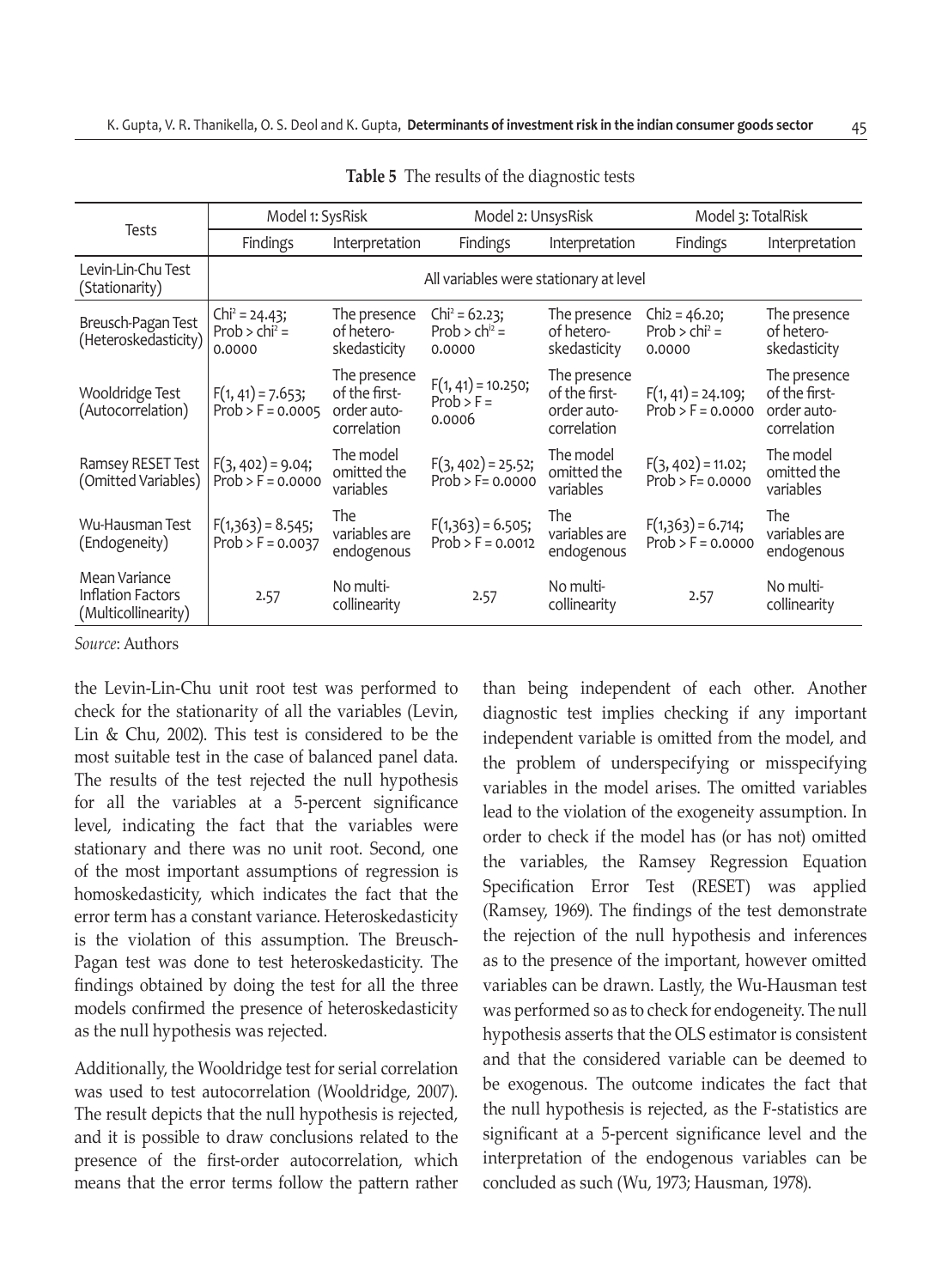## **Regression analysis**

With respect to solving the heteroskedasticity problem, autocorrelation, the omitted variables and endogeneity, the dynamic panel data regression technique was applied in the study. To investigate the impact of the company-specific and macroeconomic variables on the risk measures, SGMM regression was performed. As discussed earlier, the present paper refers to the nine company-specific variables, namely CR, RoTA, MktCap, PE, PB, AdvInt, Div, QR, and MktShare. Also, each model includes the five macroeconomic variables, namely ACWI, GDP, CAB, CPI and IntRate. Regarding the assessment of the impact of these variables, three regression models were developed. The findings of the models 1, 2 and 3 are tabulated in Table 6. Firstly, the results of the present study are coherent with the theory. The number of the macroeconomic variables that affect systematic risk is greater as compared to the number of the macroeconomic factors affecting unsystematic risk. Also, the number of the company-specific variables that significantly affect unsystematic risk is greater as compared to those that affect systematic risk. Furthermore, there are certain factors that affect systematic, unsystematic and total risk, too, in a similar manner. Profitability (measured by return on total assets) showed a positive association with all the three measures of risk. So, the hypotheses H1a, H1b and H1c remain rejected. This result is contradictory to the underlying theory stipulating that highly profitable firms should pose lower risk for investors. However, the previous studies such as C. Mar-Molinero *et al* (2017), M. J. Iqbal and S. Z. A. Shah (2012) and A. D. Castagna and Z. P. Matolcsy (1978) also showed the presence of a positive association between profitability and systematic risk. Confirming the results of the previous studies (Logue & Merville, 1972; Patro *et al*, 2002; Karakus, 2017), the dividend showed a negative association with not only systematic risk, but unsystematic and total risk as well, which means that the hypotheses H7a, H7b and H7c are rejected. The firms paying higher dividends are perceived to be performing well; hence investors perceive them to be characterized by a smaller risk. The price-to-book ratio showed the presence of a

positive association with unsystematic risk and total risk. So, the hypotheses H4b and H4c are rejected, whereas the hypothesis H4a is not rejected. When the market value of shares is higher as compared to their book value, such a situation may be risky since stocks are overvalued on the market and might fall back to their book-value level. However, this concern does not affect the magnitude with which a firm is affected by economic changes, i.e. the PB ratio does not significantly affect systematic risk. Systematic risk is also affected by its lag value, on the one hand, whereas, on the other, unsystematic and total risks are not affected by their respective lag values, which means that the systematic risk of one year has a role in the next year's value as well.

Two measures specific to the FMCG sector are used in the present study. Both advertising intensity and the market share are significant in explaining risk. The hypotheses H6a, H6c, H8b and H8c are rejected, whereas the hypotheses H6b and H8a are not. While the higher advertisement expenses reduced systematic and total risks, the higher market share reduced unsystematic and total risks. Both advertisements and the higher market share create a positive brand image leading to investors' lower risk perceptions. Measured by the current ratio and the quick ratio, the size of the firm and the PE ratio, liquidity showed a significant positive relationship with only unsystematic risk. Out of the  $2<sup>nd</sup>$ ,  $3<sup>rd</sup>$  and  $5<sup>th</sup>$  hypotheses, the hypotheses H2b, H3b and H5b are rejected, whereas the others are not, which means that investors find higher liquidity to be a sign of the inefficient utilization of cash, hence a risky position for business. They also believe a big size to be detrimental to the organization because of the inefficiencies that might creep in or because firms might opt for riskier investments. Smaller firms have more flexibility in running their operations (Lee & Jang, 2007). Investors' positive expectations about the company, as reflected in high PE ratios, also imply a risky situation, given the fact that the company is put a lot of pressure on in order for it to perform according to such expectations.

The GDP showed a positive association with all the three risk measures. The hypotheses H10a, H10b and H10c are rejected. G. Boz *et al* (2015) showed that when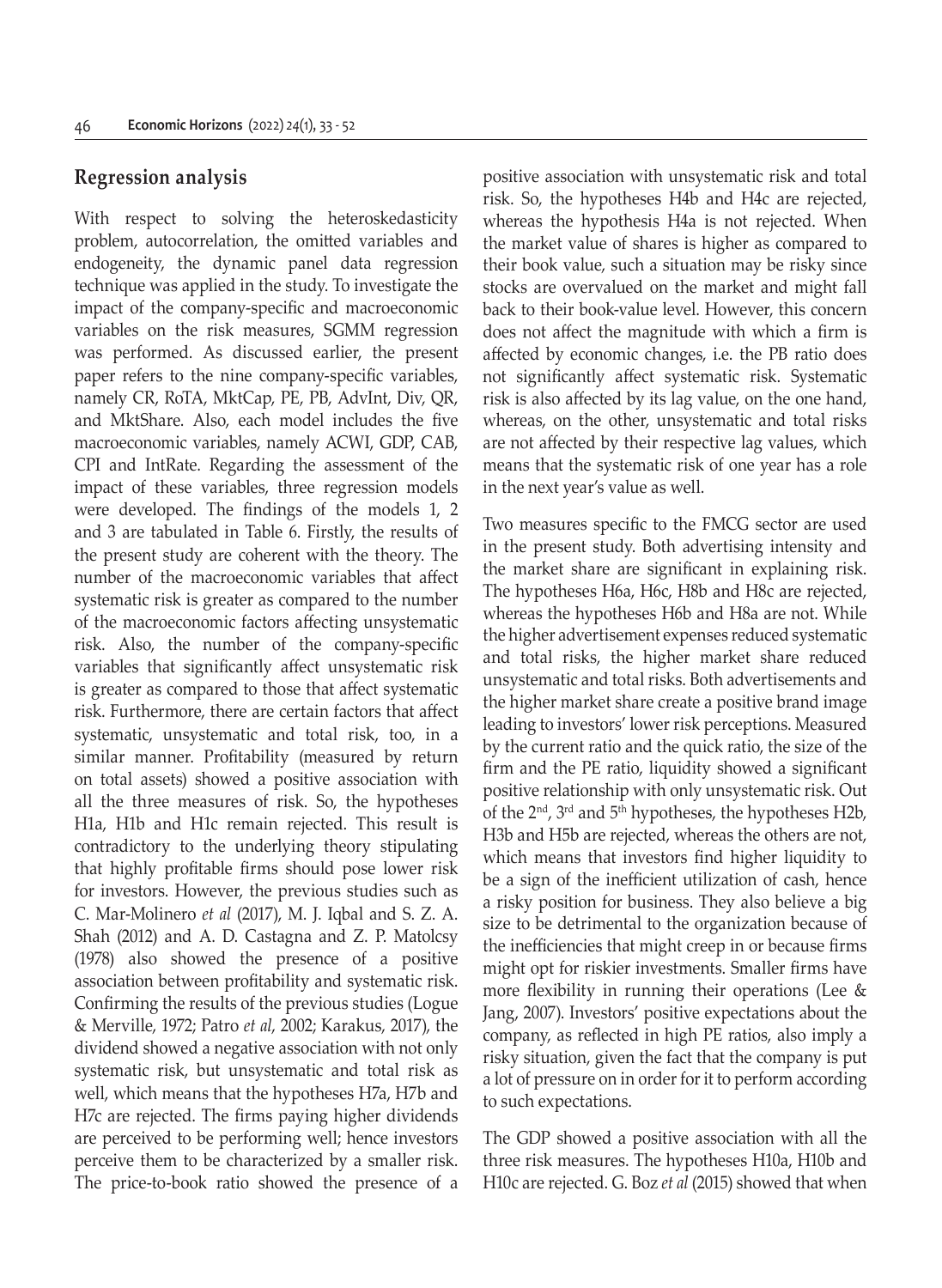|                          | Model 1: SysRisk                          |                                        |                                             | Model 2: UnsysRisk          | Model 3: TotalRisk                           |                                        |  |
|--------------------------|-------------------------------------------|----------------------------------------|---------------------------------------------|-----------------------------|----------------------------------------------|----------------------------------------|--|
| Independent<br>Variables | Coefficient<br>(t-value)                  | <b>Standard Error</b>                  | Coefficient<br>(t-value)                    | <b>Standard Error</b>       | Coefficient<br>(t-value)                     | <b>Standard Error</b>                  |  |
| Constant                 | $1.016 (3.11)$ ***                        | 0.327                                  | $0.002(5.67)$ ***                           | 0.000                       | $0.046(6.16)$ ***                            | 0.007                                  |  |
| SysRisk (-1)             | $0.270(4.33)$ ***                         | 0.062                                  |                                             |                             |                                              |                                        |  |
| UnsysRisk (-1)           |                                           |                                        | $0.051(0.84)$ **                            | 0.061                       |                                              |                                        |  |
| TotalRisk (-1)           |                                           |                                        |                                             |                             | $0.118(1.64)$ **                             | 0.072                                  |  |
| RoTA                     | $0.008(6.68)$ ***                         | 0.001                                  | $0.000(5.57)$ ***                           | 0.000                       | $0.000(2.90)$ ***                            | 0.000                                  |  |
| <b>CR</b>                | $-0.130(-1.64)$                           | 0.080                                  | $0.000(2.64)$ ***                           | 0.000                       | 0.001(1.16)                                  | 0.001                                  |  |
| MktCap                   | 0.021(0.69)                               | 0.030                                  | $0.000(-2.92)$ ***                          | 0.000                       | $-0.001(-1.69)^*$                            | 0.001                                  |  |
| PB                       | $-0.006(-1.91)^*$                         | 0.003                                  | $0.000(2.08)$ **                            | 0.000                       | $0.000(3.23)$ ***                            | 0.000                                  |  |
| PE                       | $0.000(-1.13)$                            | 0.000                                  | $0.000(-2.75)$ ***                          | 0.000                       | $0.000(-1.12)$                               | 0.000                                  |  |
| AdvInt                   | $-2.771(-2.38)$ **                        | 1.164                                  | $-0.001(-0.68)$                             | 0.001                       | $-0.044(-2.21)$ **                           | 0.020                                  |  |
| Div                      | $-0.000(-3.00)$ ***                       | 0.000                                  | $-0.000(-2.57)$ **                          | 0.000                       | $-0.000(-2.16)$ **                           | 0.000                                  |  |
| QR                       | 0.163(1.54)                               | 0.106                                  | $0.000(-2.88)$ ***                          | 0.000                       | $-0.002(-1.14)$                              | 0.002                                  |  |
| MktShare                 | 0.291(0.74)                               | 0.395                                  | $-0.001(-2.61)$ ***                         | 0.000                       | $-0.013(-1.96)^*$                            | 0.007                                  |  |
| <b>ACWI</b>              | $-0.284(-4.63)$ ***                       | 0.061                                  | $0.000(-4.86)$ ***                          | 0.000                       | $-0.006(-5.55)$ ***                          | 0.001                                  |  |
| GDP                      | $0.031(2.81)$ ***                         | 0.011                                  | $0.000(-1.82)^*$                            | 0.000                       | $-0.001(-4.95)$ ***                          | 0.000                                  |  |
| CAB                      | 0.001(0.09)                               | 0.010                                  | $0.000(4.13)$ ***                           | 0.000                       | $0.001(10.90)$ ***                           | 0.000                                  |  |
| <b>CPI</b>               | $-0.038(-3.86)$ ***                       | 0.010                                  | $0.000(-0.73)$                              | 0.000                       | $0.000(2.35)$ **                             | 0.000                                  |  |
| IntRate                  | $-3.284(-2.50)$ **                        | 1.314                                  | $-0.001(-0.47)$                             | 0.002                       | 0.007(0.17)                                  | 0.040                                  |  |
| Wald Chi <sup>2</sup>    | 1384.678, Prob > chi <sup>2</sup> = 0.000 |                                        | 6891.600, Prob> chi <sup>2</sup> = 0.000    |                             | $2508.665$ , Prob > chi <sup>2</sup> = 0.000 |                                        |  |
| AR(1)                    | $-3.697$ , Prob > z = 0.000               |                                        |                                             | $-3.011$ , Prob > z = 0.000 |                                              | $-3.570$ , Prob > z = 0.000            |  |
| AR(2)                    |                                           | 1.225, Prob > $z = 0.221$              |                                             | $-0.680$ , Prob > z = 0.496 |                                              | $-0.820$ , Prob > z = 0.412            |  |
| Sargan test              |                                           | 33.49, Prob > chi <sup>2</sup> = 0.759 | $30.01$ , Prob > chi <sup>2</sup> = $0.645$ |                             |                                              | 33.02, Prob > chi <sup>2</sup> = 0.633 |  |

**Table 6** The dynamic panel data regression results

*Note*: \*\*\* p<0.01, \*\* p<0.05, \* p<0.1

#### *Source*: Authors

the economy grew, people started spending more on tourism, which reduced the risk for investors in the tourism sector. On the same grounds, when the economy grows, spending shifts from the necessities like the FMCG sector to the luxuries like tourism, which leads to an increase in the risk for investors in the FMCG sector. The hypotheses H9a, H9b and H9c are all rejected. MSCI ACWI significantly affected all the risk measures. This result confirms the volatility transmission between the world financial markets, as explained by P. Kofman and M. Martens (1997). The current account balance as a percentage of the GDP shows a country's openness to trade. The greater value of this measure increased unsystematic risk and total risk. The hypotheses H11b and H11c are rejected, whereas the hypothesis H11a is not rejected. G. Bekaert and C. R. Harvey (2000) also showed that exposure to the global risk factors increased with the increase in trade openness. Furthermore, inflation showed a significant positive relationship with total risk. As per Fisher's theory, stocks provide a hedge against inflation, so stock returns must be positively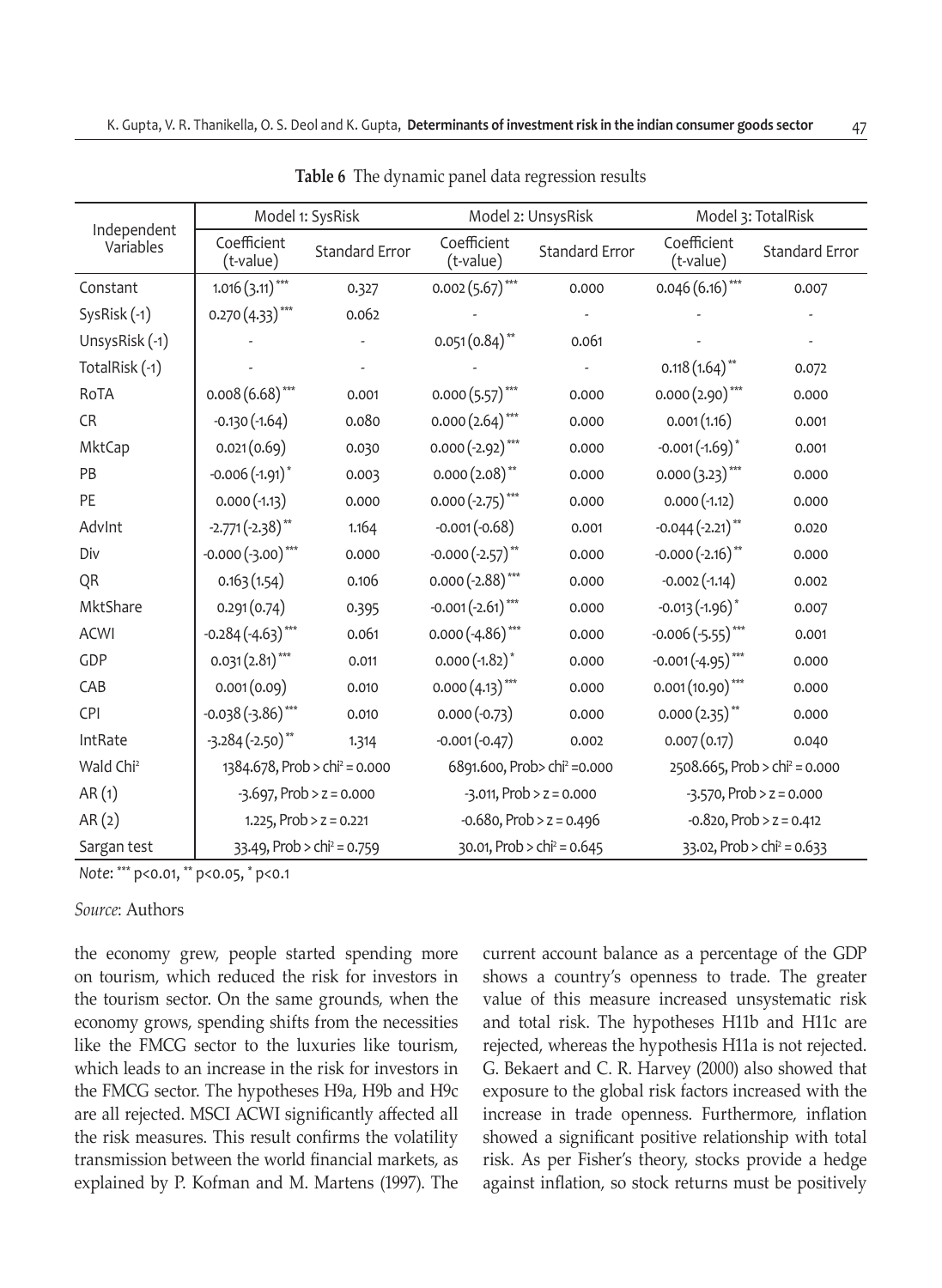related to inflation. With this explanation in mind, the present result can be interpreted in the manner that a rise in inflation increases capital flows to stock markets, leading to an increase in total risk (Patro *et al*, 2002). On the contrary, systematic risk showed a negative association with inflation, thus leading to the rejection of the hypotheses H12a and H12c, but not to the rejection of the hypothesis H12b. The interest rate showed a significant negative association only with systematic risk, not with unsystematic and total risks. The hypothesis H13a is rejected, whereas the hypotheses H13b and H13c are not. Lowering interest rates increases the capital mobility on the financial markets, which makes companies more susceptible to systematic risk (Arfaoui & Abaoub, 2010).

## **Postestimation tests**

After the regression analysis, it is essential that postestimation tests should be done, which includes the AR(1), AR(2) and Sargan-Hansen tests. These tests are performed in order to check the first-order autocorrelation, the second-order autocorrelation and over-identifying restrictions in the model. The outcomes of these postestimation tests are presented in Table 6. As discussed earlier, the models had a problem of the first-order autocorrelation and the same results are shown through AR(1). The findings of AR(2), however, demonstrate that the null hypothesis cannot be rejected; hence the autocorrelation problem is solved at the second level (Arellano & Bond, 1991). In addition to this, the results of the Sargan-Hansen test for all the models fail to reject the null hypothesis, as the p-value is greater than 0.05 (therefore, it is possible to make a conclusion that the used instruments are valid).

## **CONCLUSION**

The present study reiterates the importance of considering unsystematic risk in decision-making. The results show that on average 89.6% of total risk is attributable to the unsystematic portion and the rest is attributable to the systematic portion. This is an interesting finding for the Indian FMCG sector, and investors should not ignore this kind of risk. Furthermore, the present study seeks to demonstrate the factors that affect the different measures of the market risk. Dynamic panel models were used for the empirical analysis. First of all, the fundamental financial information is found to be relevant for investors' decision-making, given the fact that this piece of information affects risk measures, which is critical for investment decisions. The results suggest that both financial variables and macroeconomic variables can be used to gauge the risk related to investments. The results of the present study are coherent with theory. The number of the macroeconomic variables that affect systematic risk is greater than the number of the macroeconomic factors affecting unsystematic risk, whereas the number of the company-specific variables that significantly affect unsystematic risk is greater than the number of those that affect systematic risk. Systematic risk, however, is not solely affected by macroeconomic variables, and unsystematic risk is not solely affected by companyspecific variables. Profitability, dividends, the world stock markets, and a country's economic growth are the most significant variables for investors, since these affect all types of risk. Moreover, with the help of results of the present study, marketing personnel can justify advertising expenditure, as well as their other marketing efforts that build their brand value and increase their market share, given the fact that these efforts will reduce risk for investors and increase their wealth.

The results obtained in this study are especially useful for business managers to understand risk and the factors contributing to it. This in turn will help them to observe important information about the cost of capital and the market value of the firm as well. With the help of the findings accounted for in the present study, both managers and investors of FMCG firms may gain useful insights which they can be incorporate in their decision-making process. Now, managers know which financial factors affect their firms' risk measures, so they can try to gain control over such financial measures. Specifically, profitability and dividends significantly affect risk measures, so managers can try to improve these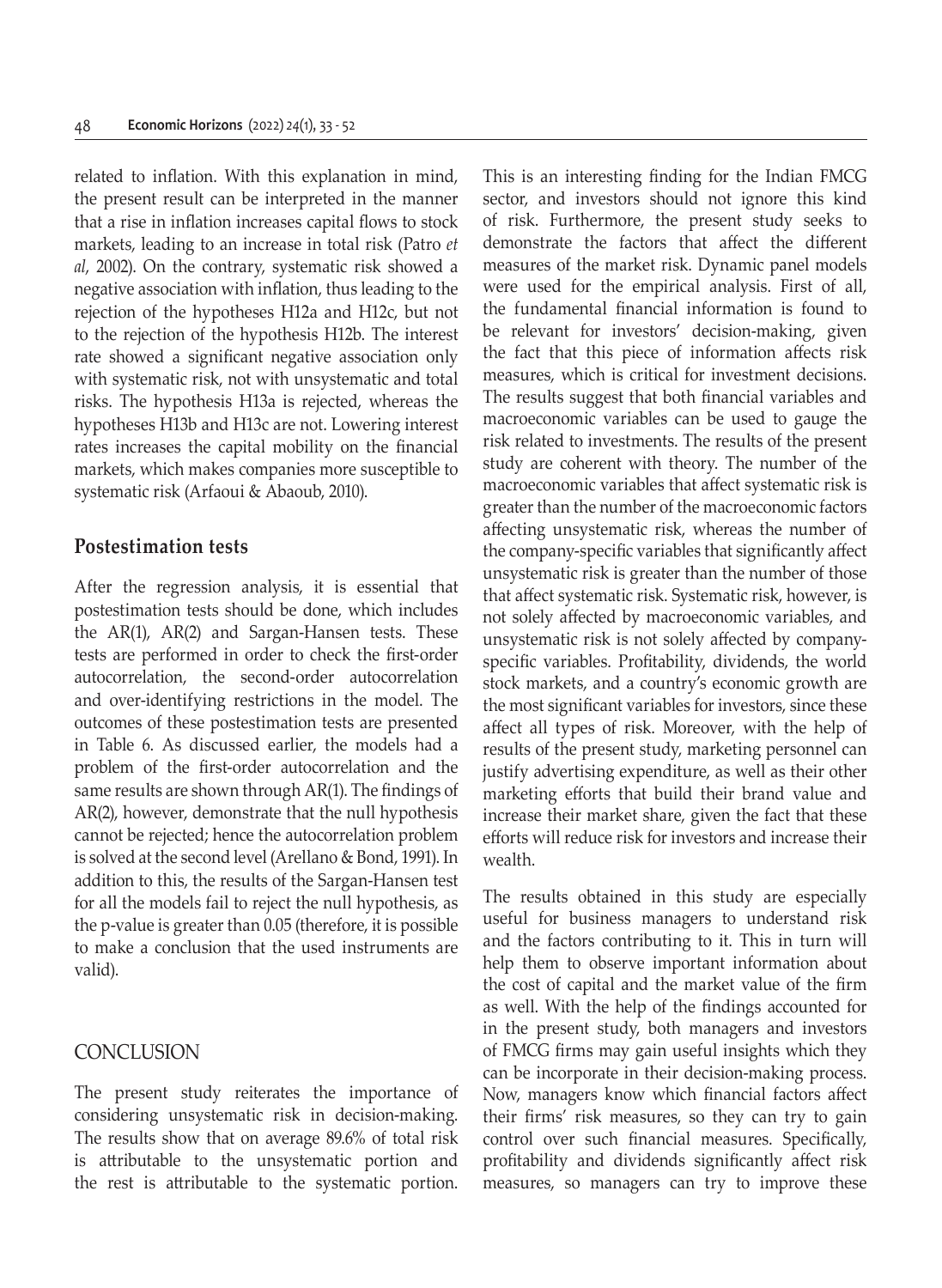measures so as to reduce the risk for investors and attract more investors at the same time. Likewise, investors have to carefully evaluate these variables for the FMCG companies they want to invest in. Apart from company-specific variables, investors also have to evaluate the conditions of the world stock markets, as well as a country's economic conditions, through the GDP, inflation, foreign trade and interest rates. Furthermore, investors may use the results of the present study to predict the risk levels of FMCG companies. For the listed companies, beta and the cost of capital can easily be calculated with the help of the available information about the price. For nonlisted companies or for new ventures, however, such calculations are impossible. In such cases, accounting information can be used as an alternative to market information. Another implication of the present study is that it supports the efficient market hypothesis by showing that accounting information is impounded in market prices.

There are certain limitations to the present study. As the study uses CAPM, all the limitations of CAPM hold for this research as well. Particularly, the assumptions about perfect capital markets without taxes and the ability to diversify all unsystematic risk are all but true in real life. Furthermore, it is very difficult to measure beta with absolute precision. The model suggests that beta should be calculated based upon the whole of the market, which should include every asset ranging from stocks to bonds, to metals, to real estate, even to human capital. Beta values may broadly vary depending on the measure used for a particular market. The present study used S&P BSE 500 as a proxy for the market. The results are only as good as this assumption. No market index perfectly represents the general market. So, the beta calculated by using a market index may actually fail to capture many factors or elements of systematic risk. Moreover, the limitations of beta are also the limitations of this study. Suppose there are two stocks, A and B, both having the same beta value showing their riskiness in comparison with the market. Allow the stock A to have a higher frequency of downside movements, simultaneously allowing the stock B to have a similar higher frequency of upward movements. Beta does not account for this direction of price movements. Future studies can increase the sample size and they can also include a larger number of variables or different measures of the same variables. Behavioral finance theories have lately been seen as an improvement over traditional finance theories. As suggested by M. Lekovic (2019), the behavioral finance components can be included so as to complement traditional theories, such as modern portfolio theory. So, future studies can further the current work done with behavioral finance components.

#### REFERENCES

- Al-Qaisi, K. M. (2011). The economic determinants of systematic risk in the Jordanian capital market. *International Journal of Business and Social Science*, *2*(20), 85-95.
- Ang, J., Peterson, P., & Peterson, D. (1985). Investigations into the determinants of risk: A new look. *Quarterly Journal of Business and Economics*, *24*(1), 3-20.
- Angel, K., Menéndez-Plans, C., & Orgaz-Guerrero, N. (2018). Risk management: Comparative analysis of systematic risk and effect of the financial crisis on US tourism industry: Panel data research. *International Journal of Contemporary Hospitality Management*, *30*(3), 1920-1938. doi.org/10.1108/ IJCHM-03-2016-0173
- Arellano, M., & Bond, S. (1991). Some tests of specification for panel data: Monte Carlo evidence and an application to employment equations. *The review of economic studies*, *58*(2), 277-297. doi.org/10.2307/2297968
- Arellano, M., & Bover, O. (1995). Another look at the instrumental variable estimation of errorcomponents models. *Journal of econometrics*, *68*(1), 29-51. doi.org/10.1016/0304-4076(94)01642-D
- Arfaoui, M., & Abaoub, E. (2010). The determinants of systematic risk: International evidence from the macrofinance interface. *Journal of Advanced Studies in Finance*, *1*(2), 121-143.
- Aruna, D. C., & Warokka, A. (2013). Systematic risk and accounting determinants: A new perspective from an emerging market. *Journal for Global Business Advancement*, *6*(1), 24-37. doi:10.1504/JGBA.2013.053476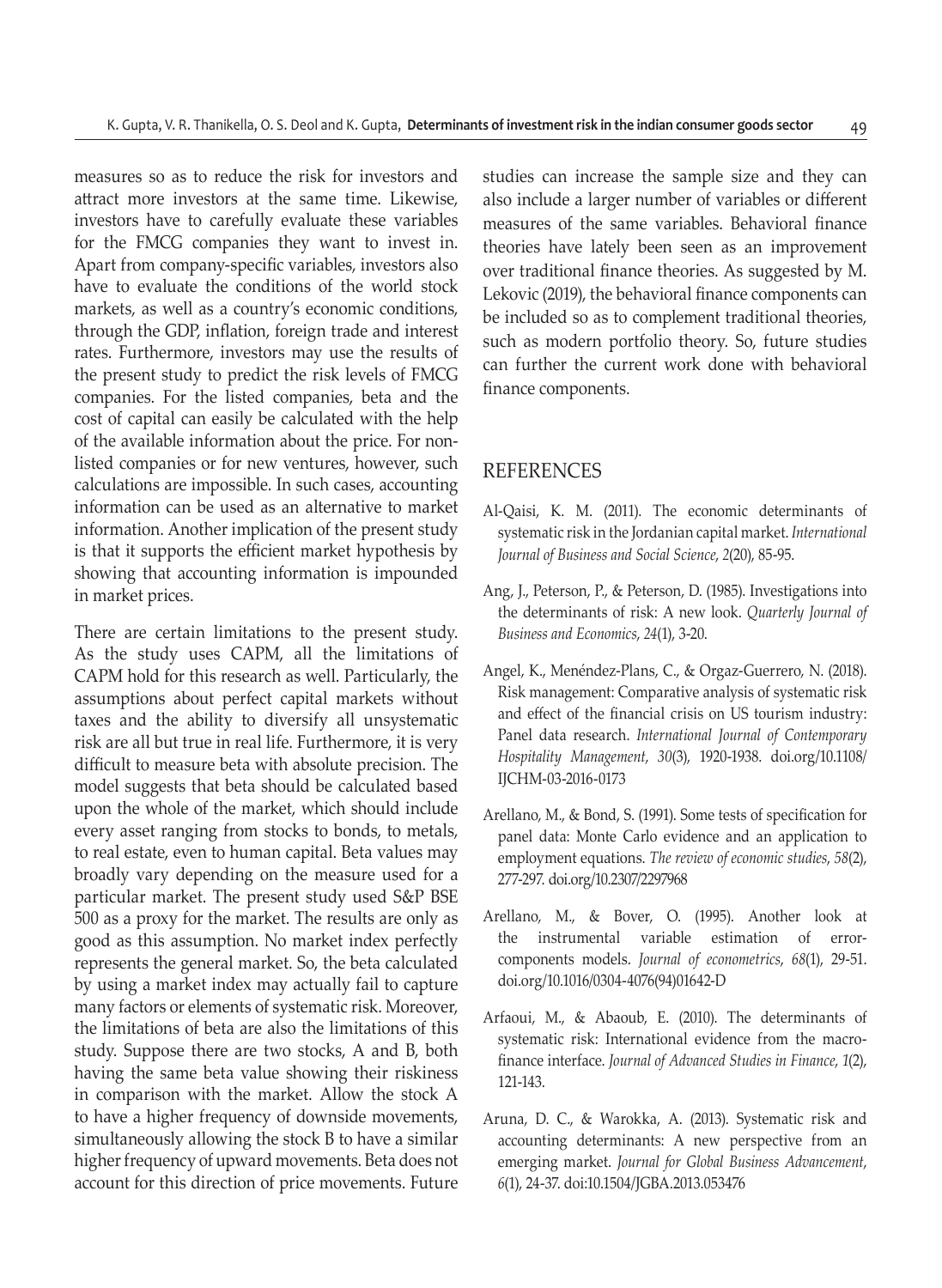- Bekaert, G., & Harvey, C. R. (2000). Foreign speculators and emerging equity markets. *Journal of Finance*, *55*(2), 565-613. doi.org/10.1111/0022-1082.00220
- Biase, P. D., & D'Apolito, E. (2012). The determinants of systematic risk in the Italian banking system: A crosssectional time series analysis. *International Journal of Economics and Finance*, *4*(11), 152-164. doi:10.5539/ijef. v4n11p152
- Blundell, R., & Bond, S. (1998). Initial conditions and moment restrictions in dynamic panel data models. *Journal of econometrics*, *87*(1), 115-143. doi.org/10.1016/S0304- 4076(98)00009-8
- Bodie, Z., Kane, A., Marcus, A. J., & Mohanty, P. (2014). *Investments (SIE)*. New York, NY: McGraw-Hill Education.
- Borde, S. F. (1998). Risk diversity across restaurants: An empirical analysis. *Cornell Hotel and Restaurant Administration Quarterly*, *39*(2), 64-69. doi:10.1016/S0010- 8804(98)80013-X
- Borde, S. F., Chambliss, K., & Madura, J. (1994). Explaining variation in risk across insurance companies*. Journal of Financial Services Research*, *8*(3), 177-191. doi:10.1007/ BF01057735
- Boz, G., Menéndez-Plans, C., & Orgaz-Guerrero, N. (2015). The systematic-risk determinants of the European accommodation and food services industry in the period 2003-2011. *Cornell Hospitality Quarterly*, *56*(1), 41-57. doi:10.1177/1938965514559047
- Breen, W. J., & Lerner, E. M. (1973). Corporate financial strategies and market measures of risk and return. *The Journal of Finance*, *28*(2), 339-351.
- Brimble, M., & Hodgson, A. (2007). Assessing the risk relevance of accounting variables in diverse economic conditions. *Managerial Finance*, *33*(8), 553-573. doi:10.1108/03074350710760296
- BSE. *S&P BSE 500*. Retrieved June 17, 2021, from S&P BSE 500- Asia Index Pvt. Ltd
- Castagna, A. D., & Matolcsy, Z. P. (1978). The relationship between accounting variables and systematic risk and the prediction of systematic risk. *Australian Journal of Management*, *3*(2), 113-126. doi:10.1177/031289627800300201
- Chaterjee, S., Lubatkin, M. H., & Schulze, W. S. (1999). Toward a strategic theory of risk premium: Move beyond CAPM. *Academy of Management Review*, *24*(3), 556-67. doi. org/10.5465/amr.1999.2202137
- Cheema, H. N. G. (2016). *Determinants of Systematic Risk: An Empirical Investigation of the South Asian Countries*. Unpublished doctoral dissertation, Department of Management Sciences, Capital University, Islamabad, Pakistan.
- Chen, M. H. (2013). Risk determinants of China's hotel industry. *Tourism Economics*, *19*(1), 77-99. doi:10.5367/ te.2013.0183
- Chun, L. S., & Ramasamy, M. (1989). Accounting variables as determinants of systematic risk in Malaysian common stocks. *Asia Pacific Journal of Management*, *6*(2), 339-350. doi. org/10.1007/BF01733773
- Cupic, M. (2015). Risk management and corporate value. *Economic Horizons*, *17*(3), 215-228. doi:10.5937/ ekonhor1503219C
- Dahlgren, J., & Lindvall, H. (2010). Does industry structure impact systematic risk? Master thesis in finance, The Stockholm school of Economics.
- Dalbor, M., Hua, N., & Andrew, W. (2014) Factors that impact unsystematic risk in the U.S. restaurant industry. *The Journal of Hospitality Financial Management*, *22*(2), 89-96, doi:10.1080/10913211.2014.970047
- Gu, Z., & Kim, H. (1998). Casino firms' risk features and their beta determinants. *Progress in Tourism and Hospitality research*, *4*(4), 357-365. doi:10.1002/(SICI)1099- 1603(199812)4:4<357::AID-PTH166>3.0.CO;2-O
- Gu, Z., & Kim, H. (2003). An examination of the determinants of hotel REITs' unsystematic risk. *Journal of Hospitality & Tourism Research*, *27*(2), 166-184. doi:10.1177/1096348003251429
- Gujarati, D. N., & Porter, D. (2009). *Basic Econometrics*. New York, NY: Mc Graw-Hill Irwin.
- Gupta, J., & Sankalp, S. (2017). The impact of global financial crisis on market efficiency: an empirical analysis of the Indian stock market. *International Journal of Economics and Finance*, *9*(4), 225-252. doi:10.5539/ijef.v9n4p225
- Hausman, J. A. (1978). Specification tests in econometrics. *Econometrica*, *46*(6), 1251-1271. doi.org/10.2307/1913827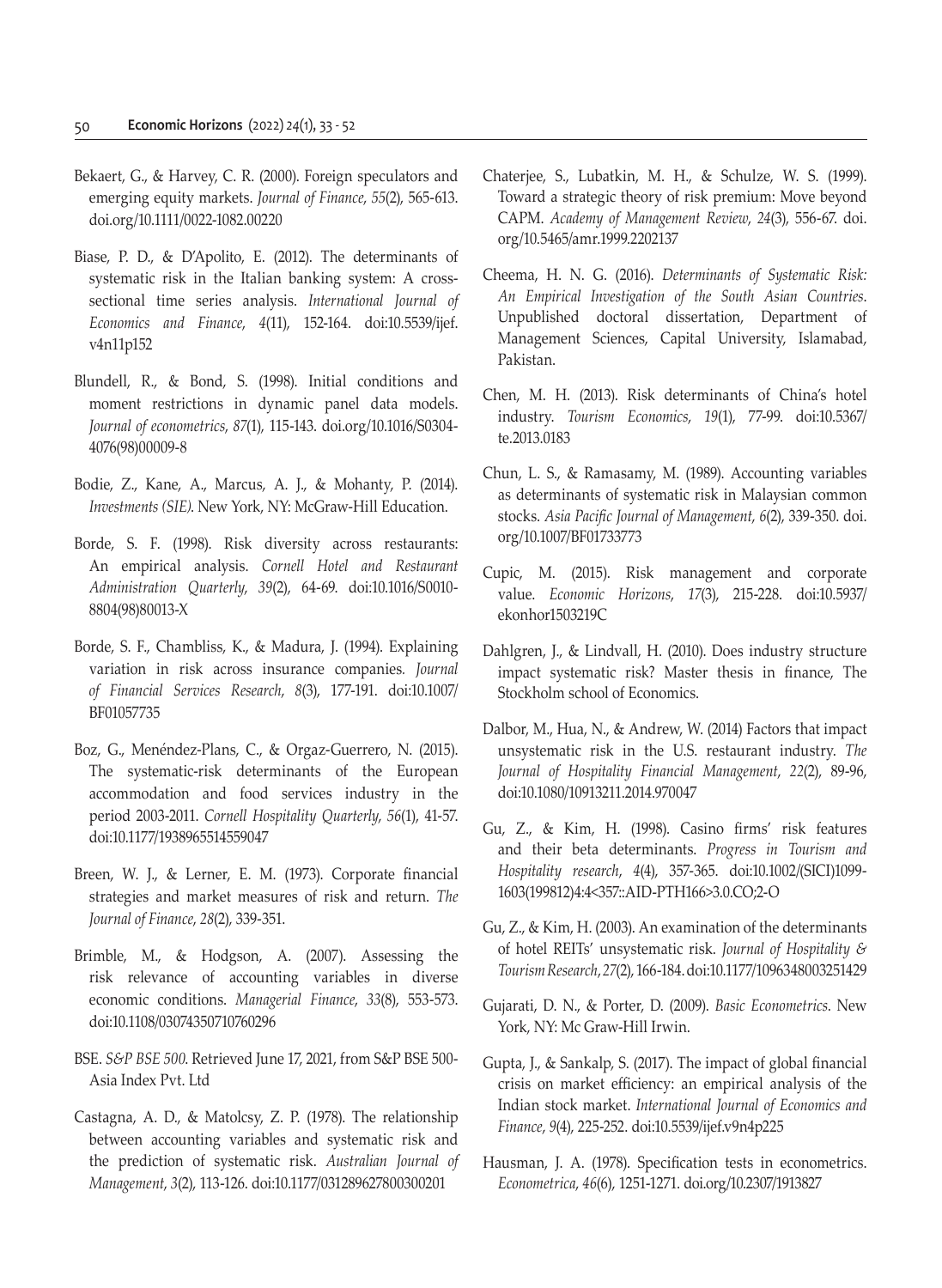- Hsu, L. T., & Jang, S. (2008). The determinant of the hospitality industry's unsystematic risk: A comparison between hotel and restaurant firms. *International Journal of Hospitality & Tourism Administration*, *9*(2), 105-127. doi.org/10.1080/15256480801907877
- Hung, J. H., & Liu, Y. C. (2005). An examination of factors influencing airline beta values. *Journal of Air Transport Management*, *11*(4), 291-296. doi: 10.1016/j. jairtraman.2005.01.004
- Iqbal, M. J., & Shah, S. Z. A. (2012). Determinants of systematic risk. *The Journal of Commerce*, *4*(1), 47-56.
- Jahankhani, A., & Lynge, M. J. (1979). Commercial bank financial policies and their impact on market-determined measures of risk. *Faculty working papers No 556*.
- Karakus, R. (2017). Determinants of affecting level from systematic risk: Evidence from BIST 100 companies in Turkey. *Eurasian Journal of Business and Economics*, *10*(20), 33- 46. doi.org/10.17015/ejbe.2017.020.03
- Kim, H., Gu, Z., & Mattila, A. S. (2002). Hotel real estate investment trusts' risk features and beta determinants. *Journal of Hospitality & Tourism Research*, *26*(2), 138-154. doi.org/10.1177/1096348002026002004
- Kim, H., Kim, J., & Gu, Z. (2012). An examination of US hotel firms' risk features and their determinants of systematic risk. *International Journal of Tourism Research*, *14*(1), 28-39. doi:10.1002/jtr.828
- Kim, Y., Kim, M., & O'Neill, J. (2013), Advertising and firm risk: A study of the restaurant industry. *Journal of Travel and Tourism Marketing*, *30*(5), 455-470.
- Kofman, P., & Martens, M. (1997). Interaction between stock markets: An analysis of the common trading hours at the London and New York stock exchange. *Journal of International Money and Finance*, *16*(3), 387-414.
- Kumar, V., Aleemi, A. R., & Ali, A. (2015). The determinants of systematic risk: Empirical evidence from Pakistan's banking sector. *Global Management Journal for Academic & Corporate Studies*, *5*(1), 146-154.
- Lee, J. S., & Jang, S. S. (2007). The systematic-risk determinants of the US airline industry. *Tourism management*, *28*(2), 434- 442**. doi:**10.1016/j.tourman.2006.03.012
- Lee, W. S., Moon, J., Lee, S., & Kerstetter, D. (2015). Determinants of systematic risk in the online travel agency industry. *Tourism Economics*, *21*(2), 341-355. doi:10.5367/te.2013.0348
- Lekovic, M. (2019). Behavioral portfolio theory and behavioral asset pricing model as an alternative to standard finance concepts. *Economic Horizons*, *21*(3), 255-271. doi:10.5937/ ekonhor1903263L
- Levin, A., Lin, C. F., & Chu, C. S. J. (2002). Unit root tests in panel data: Asymptotic and finite-sample properties. *Journal of econometrics*, *108*(1), 1-24. doi.org/10.1016/S0304- 4076(01)00098-7
- Levy, C. (1978). Equilibrium in an imperfect market: A constraint on the number of securities in the portfolio. *American Economic Review*, *68*(4), 643-658.
- Levy, H., & Sarnat, M. (1984). *Portfolio and Investment Selection: Theory and Practice*. Englewood Cliffs, NJ: Prentice Hall.
- Liu, D. Y., & Lin, C. H. (2015). Does financial crisis matter? Systematic risk in the casino industry. *The Journal of Global Business Management*, *11*(1), 147-155.
- Logue, D. E., & Merville, L. J. (1972). Financial policy and market expectations. *Financial Management*, *1*(2), 37-44. doi.org/10.2307/3665142
- Malkiel, B. G. (2011). *A Random Walk Down Wall Street*. New York, NY: Norton.
- Mar-Molinero, C., Menéndez-Plans, C., & Orgaz-Guerrero, N. (2017). Has the 2008 financial crisis changed the factors determining the systematic risk of shares in the "European Hospitality Industry"? (2003-2013). *Journal of Hospitality and Tourism Management*, *31*, 59-69. doi:10.1016/j.jhtm.2016.10.002
- Mardini, M. (2013). Analyzing the determinants of systematic risk in the Jordanian banking sector. *SSRN Electronic Journal*, doi:10.2139/ssrn.2364790
- McAlister, L., Srinivasan, R., & Kim, M. (2007). Advertising, research and development, and systematic risk of the firm. *Journal of Marketing*, *71*(1), 35-48. doi:10.1509/jmkg.71.1.35
- Merton, R. (1987). President address: A simple model of capital market equilibrium with incomplete information. *Journal of Finance*, *42*, 483-510.
- Mishra, P. K. (2009). Indian capital market-revisiting market efficiency. *Indian Journal of Capital Markets*, *2*(5), 30-34.
- Moyer, R. C., & Chatfield, R. (1983). Market power and systematic risk. *Journal of Economics and Business*, *35*(1), 123- 130. doi:10.1016/0148-6195(83)90035-8